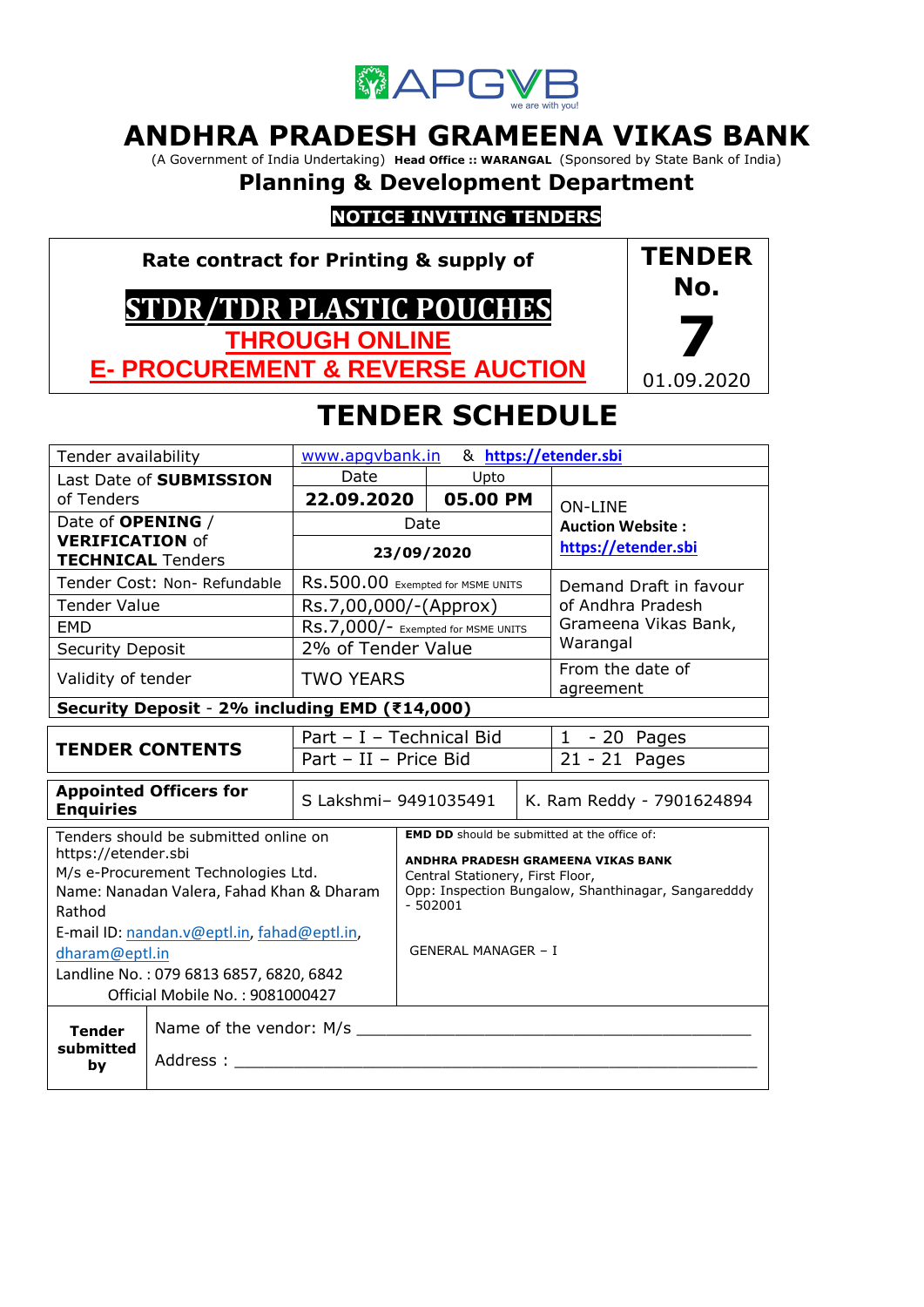| S.No           | <b>CONTENTS</b>                                             | Page No.       |
|----------------|-------------------------------------------------------------|----------------|
| 1              | <b>INTRODUCTION</b>                                         | 3              |
| $\overline{2}$ | Bidders' Eligibility Criteria                               | 3              |
| 3              | Scope of Work                                               | 4              |
| 4              | <b>Tentative Requirements</b>                               | 4              |
| 5              | <b>INSTRUCTIONS TO BIDDERS</b>                              |                |
|                | 5.1 RFP and Bid Submission                                  | 4              |
|                | 5.2 Mode of submission of tender                            | $\overline{5}$ |
|                | 5.3 Procedure of opening of tender                          | $\overline{5}$ |
|                | 5.4 Decision of the Bank shall be final                     | $\overline{5}$ |
|                | 5.5 Address for submission                                  | $\overline{5}$ |
|                | 5.6 Change of Tender date in case of holiday                | $\overline{5}$ |
|                | 5.7 Cost of Bidding - Vendor to bear                        | $\overline{5}$ |
|                | 5.8 Late Bids - Rejection                                   | $\overline{5}$ |
|                | 5.9. Withdrawal / Amendment to RFP Contents 5.1.8           | 6              |
|                | 5.10 Two Stage Bidding Process                              | 6              |
|                | 5.11 Conditional Bid                                        | $\overline{7}$ |
|                | 5.12 Rates quoted to be inclusive of all taxes              | $\overline{7}$ |
| 6              | <b>BIDDING</b>                                              |                |
|                | 6.1. Bidding                                                | 7<br>7         |
| $\overline{ }$ | 6.2. Second Stage of Bidding<br><b>BID FEATURES</b>         |                |
|                | 7.1. Language of the Bid                                    | 8              |
|                | 7.2. Bid Currency & Price Structure                         | 8              |
|                | 7.3. Validity Period                                        | 8              |
|                | 7.4. Format & Signing of Bid                                | 8              |
|                | 7.5. Technical / Commercial Bid Essentials                  | 8              |
| 8              | <b>BID EVALUATION</b>                                       |                |
|                | 8.1. General Evaluation                                     | 9              |
|                | 8.2 Commercial Evaluation                                   | 9              |
| 9              | <b>AWARD NOTIFICATION</b>                                   |                |
|                | 9.1 Change of Address                                       | 9              |
| 10             | 10. Bidder's Disqualification                               | 10             |
| 11             | <b>TERMS AND CONDITIONS</b>                                 |                |
|                | 11.1 Proposal Ownership                                     | 10             |
|                | 11.2 Delivery, Installation and Commissioning of Items      | 10             |
|                | 11.3 Cancellation of Order                                  | 10             |
|                | 11.4 Defect Liability Security Deposit                      | 10             |
|                | 11.5 Payment Terms                                          | 10             |
|                | 11.6 Earnest Money Deposit<br>11.7 Forfeiture of EMD Amount | 10             |
|                | 11.8 Further Orders                                         | 10<br>11       |
|                | 11.9 Penalty for delay                                      | 11             |
|                | 11.10 Order Cancellation                                    | 11             |
|                | 11.11 Force Majeure                                         | 11             |
|                | 11.12 Resolution of Disputes                                | 11             |
| 12             | <b>ANNEXURE-I</b>                                           |                |
|                | Check list for Vendors                                      | 12             |
| 13             | <b>ANNEXURE-II</b>                                          |                |
|                | DRAFT - Letter of authorization                             | 13             |
| 14             | <b>ANNEXURE-III</b>                                         |                |
|                | DRAFT - Non-blacklisting letter                             | 14             |
| 15             | <b>ANNEXURE-IV</b>                                          |                |
|                | DRAFT - Bidder's General Information                        | $15 - 16$      |
| 16             | Letter Of INTENT/ACCEPTANCE                                 | $16 - 17$      |
| 17             | Agreement                                                   | 18-20          |
| 18             | <b>ANNEXURE-V</b>                                           |                |
|                | DRAFT - Commercial Bid Format                               | $21 - 21$      |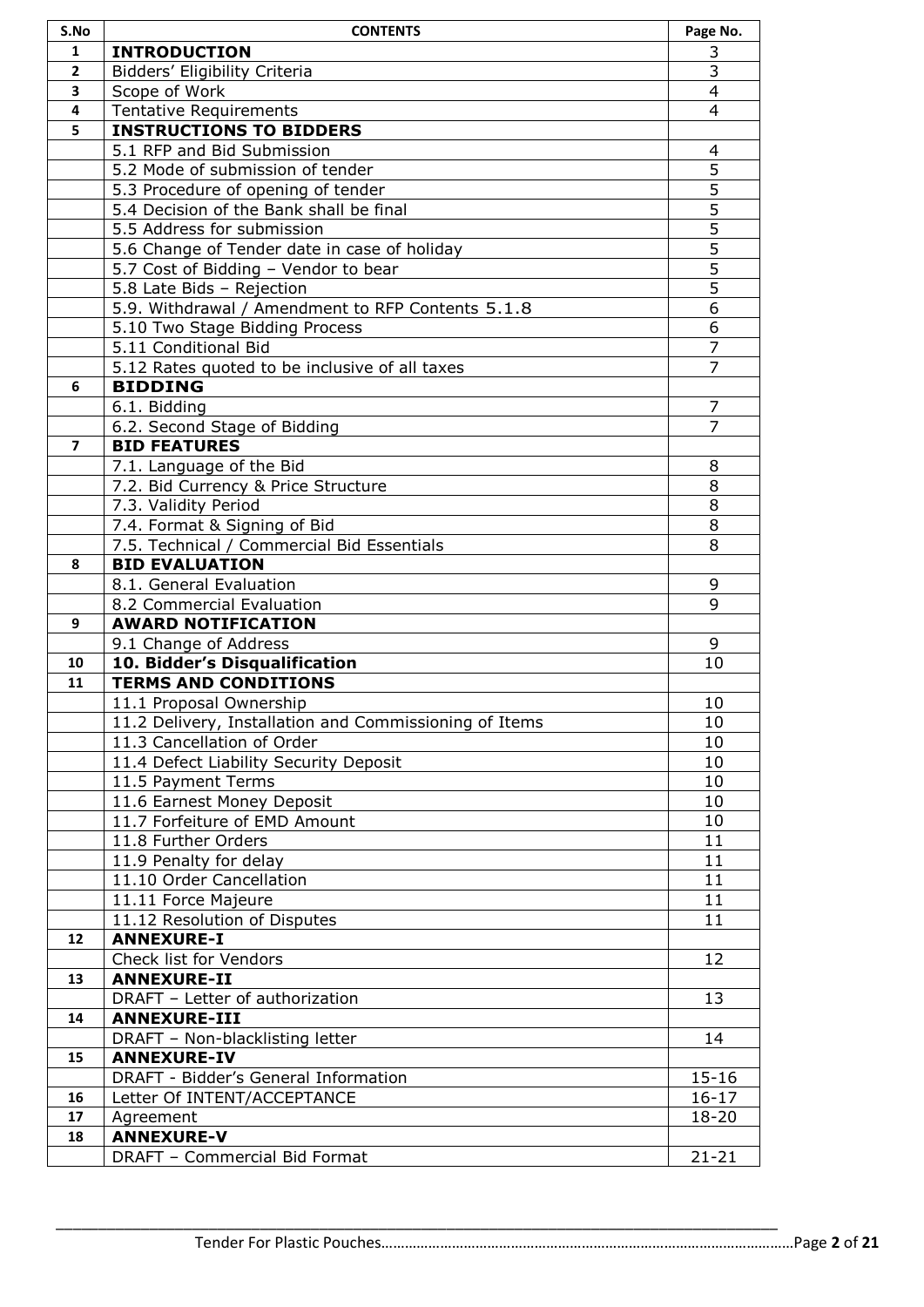## **1. Introduction**

Andhra Pradesh Grameena Vikas Bank is a Regional Rural Bank, sponsored by State Bank of India, and jointly established by Government of Andhra Pradesh and Government of India. Our bank has 775 branches as of now and are operating in eleven regions viz. Ashoknagar, Bhadrachalam, Khammam, Mahabubnagar, Nalgonda, Parvathipuram, Sangareddy, Srikakulam, Vizianagaram, Vishakhapatnam, and Warangal in the States of Telangana and Andhra Pradesh. All the **775** branches have been functioning in a computerized environment on CBS platform.

The Bank invites technically complete and commercially competitive bids from the PRINTERS for printing & supply of **STDR/TDR Plastic Pouches** to our 11(eleven) Regional Offices, CSD at Sangareddy & Head Office at Warangal.

The locations in Telangana State are:

| S.No.         | <b>Region</b>         | <b>Districts covered</b>                        |
|---------------|-----------------------|-------------------------------------------------|
|               | Sangareddy            | Sangareddy, Medak & Siddipet                    |
| $\mathcal{P}$ | Warangal              | Warangal Urban & Rural, Bhupalapally,           |
|               |                       | Jangaon, Mahabubabad                            |
| 3             | Ashoknagar            | Sangareddy, Medak, Siddipet, Mahabubnagar       |
| 4             | Mahabubnagar          | Mahabubnagar, Gadwal, Wanaparthy & Nagarkurnool |
| 5             | Nalgonda              | Nalgonda & Yadagiri Bhuvanagiri                 |
| 6             | Khammam               | Khammam                                         |
|               | Bhadrachalam          | Bhadradri Kothagudem                            |
| 8             | <b>CSD Sangareddy</b> | Sangareddy                                      |
| 9             | <b>Head Office</b>    | Warangal Urban                                  |

The locations in Andhra Pradesh State are:

| S.No. | Region        | <b>Districts covered</b> |
|-------|---------------|--------------------------|
|       | Srikakulam    | Srikakulam               |
|       | Vizianagaram  | Vizianagaram             |
|       | Parvathipuram | Vizianagaram             |
|       | Vishakapatnam | Vishakapatnam            |

## **2. Bidders' Eligibility Criteria**

The following is the bidders' eligibility criteria:

- 1. The vendors should be from **Hyderabad & Secunderabad** in Telangana and **Srikakulam, Vizianagaram & Vishakapatnam** in Andhra Pradesh.
- **2.** The vendors should submit **Tender cost** of Rs.500 and **EMD of Rs.7000/- or MSME certificate** in printing (Scanned DD / MSME certificate should be uploaded along with other eligibility documents)
	- **1.** Simultaneously the hard copy of DD / MSME should be sent to **ANDHRA PRADESH GRAMEENA VIKAS BANK,** Central Stationery, First Floor, Opp: Inspection Bungalow, Shanthinagar, Sangaredddy - 502001**.**
	- **2. Samples of material also send at the above address (Sangareddy)**
	- **3.** Self-declaration letter for not having BLACK LISTED by any Bank or Govt. Organization (Format in ANNEXURE-III)
	- 4. Should have **permanent GST Registration**
	- 5. The bidder should be a profitable **registered company/firm** involved in printing & supply for at least 5 years.
	- 6. Sales turnover for the last 3 years (each year) Rs.25 lakhs & above
	- 7. The bidder should enclose IT Returns for the last 3 years.
	- 8. Complete **tender document signed on all pages should be uploaded**

\_\_\_\_\_\_\_\_\_\_\_\_\_\_\_\_\_\_\_\_\_\_\_\_\_\_\_\_\_\_\_\_\_\_\_\_\_\_\_\_\_\_\_\_\_\_\_\_\_\_\_\_\_\_\_\_\_\_\_\_\_\_\_\_\_\_\_\_\_\_\_\_\_\_\_\_\_\_\_\_\_\_\_\_\_

9. **Orders & completion certificates** to show the vendor is continuing the business should be submitted/uploaded

## **3. Scope of Work**

ANDHRA PRADESH GRAMEENA VIKAS BANK has network of **775 Branches** spread in the two states of **Andhra Pradesh** and **Telangana** as stated above in Introduction above.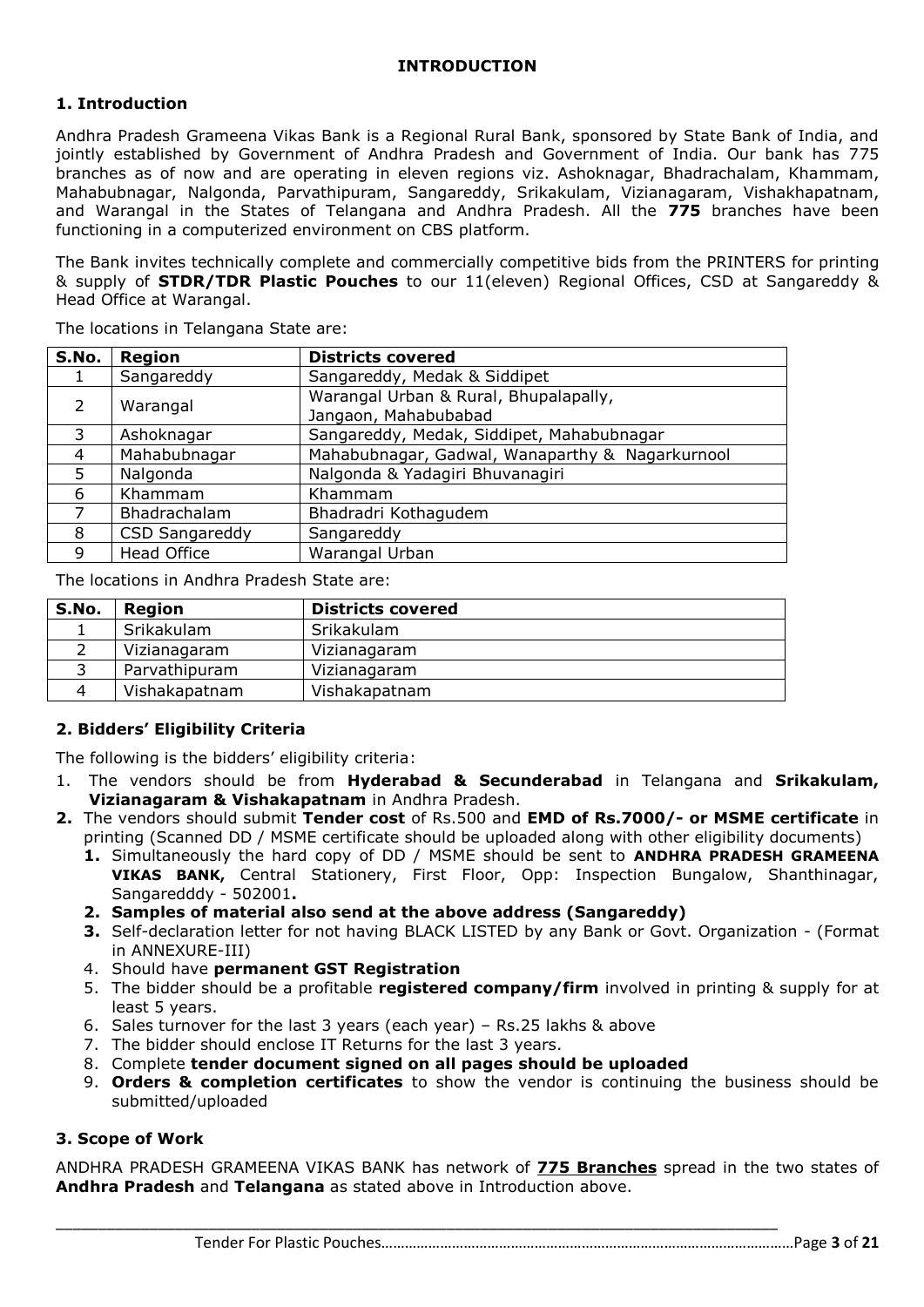The selected L-1 vendor shall print & supply to destinations (Head Office, Regional Offices or Branches) in all the above districts & to CSD at Sangareddy.

#### **The tender is restricted in Telangana, to Hyderabad and Secunderabad cities & in Andhra Pradesh State to Srikakulam, Vizianagaram and Visakhapatnam** only.

## **4. Tentative Requirements**

- **Quantity to print – See in Commercial Bid**
- $\triangleright$  The quantity can be + or 25%
- **Approximate Value - Rs.7 Lakhs**

## **TYPE OF MATERIAL TO USE :**

- Made from **PVC Lamina** of 0.25 mm in the front
	- $\geq$  Length of 285 mm including 20mm flap for giving a fold
	- Width of 140mm
- Back with 0.20mm transparent **SARTIN of 282mm** & width of 140mm
- Printing of Bank's Name in 3 languages of English, Hindi & Telugu along with Bank's LOGO
- QUANTITY : Approximately 3,00,000 units

## **TIME OF SUPPLY:**

• STDR/TDR Plastic Pouches - 30 Days

#### **Note: Orders will be placed in split quantities, more or less quantities noted in this tender and as & when required**.

**DELIVERY DESTINATIONS:** Deliveries should be made to 12 different locations through authorized Transporters like, SRMT, KRANTI, NAVATA, VRL Etc., on **"TRANSPORT PAID" and "DOOR DELIVERY" basis**.

#### **RATES TO QUOTE –L-1 Rate:**

**Tenders are invited for quoting for Plastic Pouches for S/TDR receipts.**

The bank requires you to quote competitive rates **inclusive of all charges, packing, all types of printing operations and Transport and exclusive of all taxes**.

## **TENDER VALIDITY: TWO YEARS**

**5. INSTRUCTIONS TO BIDDERS Bidding Process - ON-LINE E-PROCUREMENT WITH REVERSE AUCTION**

## **5.1 RFP and Bid Submission**

The bidder shall have to submit the tender **ON-LINE** downloaded either from our website [www.apgvbank.com](http://www.apgvbank.com/) or from the following e-procurement portal:

M/s e-Procurement Technologies Ltd. B-704, Wall Street - II, Opp. Orient Club, Nr. Gujarat College, Ahmedabad - 380 006. Gujarat State, India Phone: +91-79-68136852 |6863|6835|6829|6831|6853 | Cell: 9081000427 | 9904407997

#### **Auction Website : [https://etender.sbi](https://etender.sbi/)**

The Bank shall not consider any request for date-extension for bid-submission on account of late receiving / downloading of RFP by any bidder. But, however, any suggestion or advice of value addition from the vendors to the tender or rectification of any short comings in tender may entail in issue of Corrigenda before the last date or postpone the tender as the Bank may deem necessary.

#### **5.2 Mode of submission of tender – ON-LINE**

Tenders are to be submitted **ON-LINE** by uploading in the portal advised above.

\_\_\_\_\_\_\_\_\_\_\_\_\_\_\_\_\_\_\_\_\_\_\_\_\_\_\_\_\_\_\_\_\_\_\_\_\_\_\_\_\_\_\_\_\_\_\_\_\_\_\_\_\_\_\_\_\_\_\_\_\_\_\_\_\_\_\_\_\_\_\_\_\_\_\_\_\_\_\_\_\_\_\_\_\_

## 1. **Tender cost and Earnest Money Deposit – The DD's should be scanned and uploaded**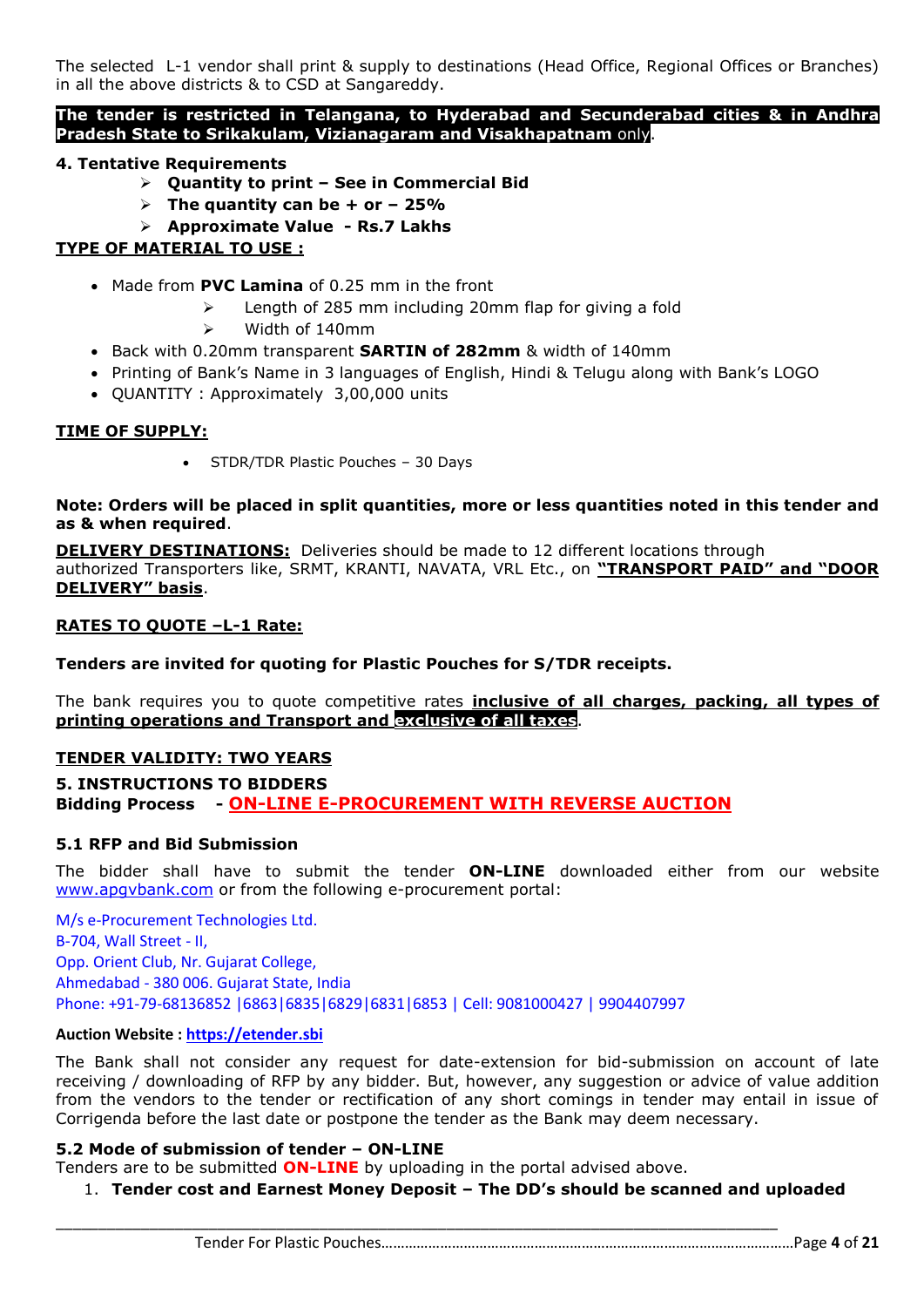- 2. **Non-financial /Technical bid – Should be signed on all pages and uploaded**
- 3. **The documents pertaining to the ELIGIBILITY CRITERIA** (*Page 4, Point No.2 Bidder's Eligibility Criteria and also Page No.8 Point No.3*) **should be uploaded**
- 4. **Indicative Price bid** should be uploaded

## **5.3 Procedure of opening of tender**

After the last date of submission of the tenders, the Bank will open the technical bids **ON-LINE** and evaluate by verifying the eligibility documents submitted in the portal:

- 1. The Tender cost and EMD will be verified first. Those **not** submitting the **Tender Cost** and **EMD DD (IN ORIGINAL)** to **APGVB** will be rejected ab initio. Vendors with MSME certification in printing shall be exempted from EMD.
- 2. Other eligibility documents will be verified. Vendors should take **CARE** to submit all the eligibility requirements and it will be at the Bank's discretion to allow or not to allow to ask for any further documents for evaluation.
- 3. Price bids will be considered for only those vendors who have qualified in the technical verification.

Bank reserves the right to, open or not to open the financial bid of any vendor basing on the acceptance/rejection of non-financial bid and past performance.

## **5.4 Decision of the Bank shall be final**

The decision of the Bank shall be final and binding on the vendor in the matter of interpretation of any clause included in this tender or any dispute arising out of the execution of tender. Bank can also terminate the tender without assigning any reason.

## **5.5 Address for submission**

Bids should be submitted ON-LINE to , M/s e-Procurement Technologies Ltd. B-704, Wall Street - II, Opp. Orient Club, Nr. Gujarat College, Ahmedabad - 380 006. Gujarat State, India Phone: +91-79-68136852 |6863|6835|6829|6831|6853 | Cell: 9081000427 | 9904407997 **Auction Website : [https://etender.sbi](https://etender.sbi/)**on or before **22/09/2020, before 5.00 PM**.

**Contact: For any enquires :** S.Lakshmi, Asst. Manager 9491035491

K.Ram Reddy, Sr. Manager 7901624894

## **5.6 Change of Tender date in case of holiday**

In the event of the specified date for bid-submission being declared a holiday for the Bank, the bids will be received up to the appointed time on the next working day.

## **5.7 Cost of Bidding – Vendor to bear**

The bidder shall bear all costs associated with the preparation and submission of its bid and the Bank will, in no case, be responsible or liable for these costs, regardless of the conduct or outcome of the bidding process.

## **5.8 Late Bids – Rejection**

Tenders cannot be submitted late.

## **5.9 Withdrawal / Amendment to RFP Contents:**

The bank reserves the right to accept or reject any / all proposal(s), to revise the tender, to request one or more resubmissions or clarifications from one or more vendors, or to cancel the process in part or whole. The Bank also reserves the right to amend the RFP at any time prior to the last date for bidsubmission. The Bank may, for any reason, whether at its own initiative or in response to clarification(s) requested by a bidder, modify the RFP contents by amendment. Amendment / Corrigendum will be notified on the Bank's website / portal and will be binding on participating bidders. The Bank shall not be liable for any communication gap. In order to provide prospective bidders, reasonable time to take the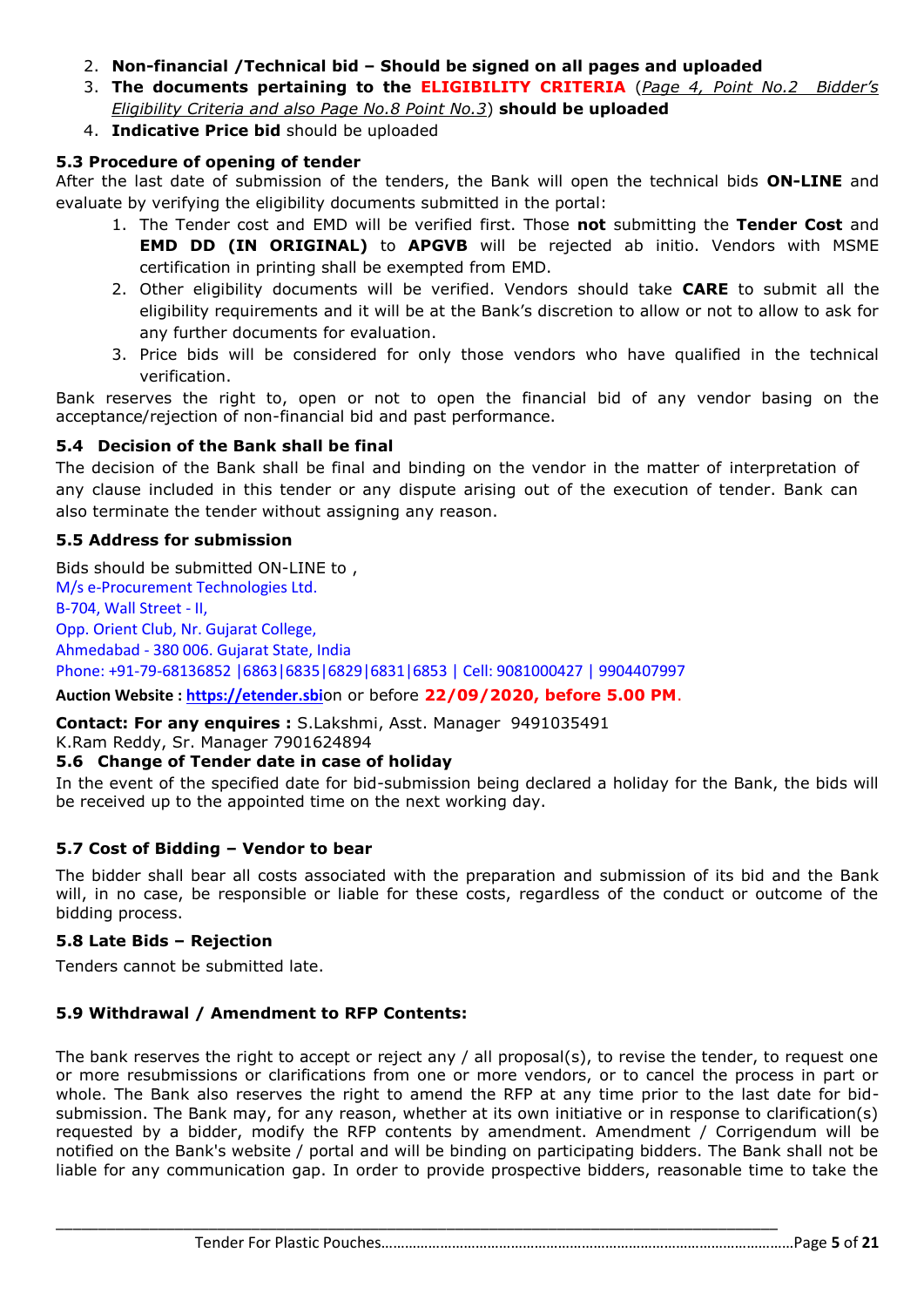amendment into account for preparation of their bid, the Bank may, at its discretion, extend the last date for bid-submission.

## **5.10 Two Stage Bidding Process**

The bidder will have to submit response to the RFP, packaged as a set of following Plastic Pouches.

#### **PART – A - TECHNICAL BID** – **for supply of Plastic Pouches,** should include the relevant supporting papers.

2. **Tender cost of Rs.500** and **Earnest Money Deposit of** Rs.**7000.00** (Rupees Seven Thousand only) in the form of Demand Draft issued by scheduled commercial bank favouring **Andhra Pradesh Grameena Vikas Bank, payable at Warangal**, must be part of the Technical Bid by uploading the scanned DD.

#### **HOWEVER,**

**THE Tender cost of Rs.500**, **Earnest Money Deposit of** Rs.**7,000.00 AND SAMPLES OF MATERIAL SHOULD BE SUBMITTED IN ORIGINAL AT OUR CSD SANGAREDDY BEFORE THE LAST DATE OF SUBMISSION OF THE TENDER ONLINE.**

## **Address: Andhra Pradesh Grameena Vikas Bank**

**Central Stationery, First Floor, Opp: Inspection Bungalow, Shanthinagar, Sangaredddy - 502001**

**IF THE DEMAND DRAFT's DOES NOT REACH THE APGVB OFFICE, SANGAREDDY BEFORE THE LAST DATE AND TIME OF SUBMISSION, THE TENDER SHALL NOT BE CONSIDERED FOR EVALUATION.**

- **Tender cost**: **Non- Refundable**
- **Return of Earnest Money Deposit:** The earnest money of the unsuccessful bidders will be returned after entering into rate contract agreement with successful bidders.
- **Forfeiture of Earnest Money Deposit:** This EMD amount will be forfeited, if the successful bidder refuses to accept purchase order or having accepted the purchase order fails to carry out his obligation mentioned therein.

## **SECURITY DEPOSIT:**

The EMD of the successful bidder/s will add to the Security Deposit and will be held by the Bank throughout the rate contract period of the tender as **Security Deposit**. No interest will be payable on the Earnest Money Deposit/Security Deposit.

L-1 Vendor will be required to furnish a **Security Deposit** of **2% (**including EMD) **₹14,000.**

- 3. **Technical Bid:** Should **COMPULSORILY** include the following documents, duly filled in, stamped, signed, filed in the seriatim as below and serially numbered.
	- 1. Demand Draft for Tender Cost & EMD (As in 5.5 Two Stage Bidding Process)
	- 2. Self-declaration letter for not having BLACK LISTED by any Bank or Govt. Organization (Format in ANNEXURE-III)
	- 3. Bidder's General Information (Format in Annexure-IV)
	- 4. Complete Tender Document signed on all the pages
	- 5. Certificate of Registration copy (Registration with Government of AP or TS)
	- 6. Memorandum of Articles of Association, Partnership Deed, if any
	- 7. GST Tax Registration Copy (Regular or Composite)
	- 8. IT Return for last 3 years
	- 9. Audited Balance sheets and Profit & Loss (Financial /Turnover) Statements for last three years
	- 10. Experience documents / Copies of Purchase Orders & Delivery certificates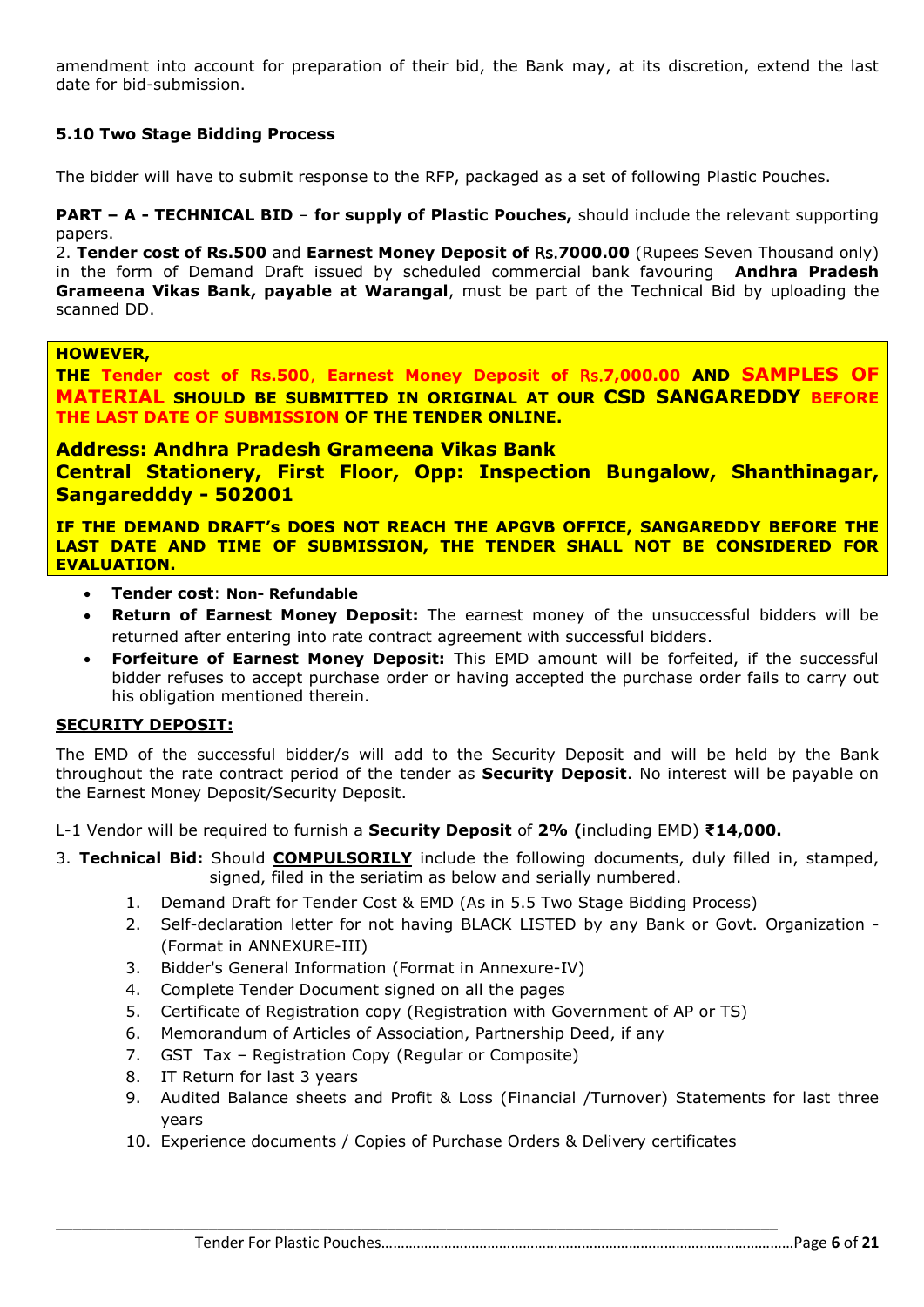#### **11. Samples of material viz., PVC Lamina of 0.25 mm & Sartin of 0.20 mm or finished product of Plastic Pouches (TO BE SUBMITTED AT SANGAREDDY BEFORE THE LAST DATE OF UPLOADING THE DOCUMENTS)**

11. Other required documents mentioned elsewhere in this tender document

## **PART – B (COMMERCIAL/PRICE BID)** – "**Price Bid for STDR/TDR Plastic Pouches**" consisting of:

1. Price Bid duly filled, stamped and signed on all pages for all items (partial quote is not acceptable)

2. The Bank expects the bidder to carefully examine all instructions, forms, terms & conditions, technical specifications etc., mentioned in this RFP. Failure to furnish all information required for submission of a bid not substantially responsive to the RFP in every respect will be at the bidder's risk and may result in the rejection of its bid without any further reference to bidder.

#### **5.11 Conditional Bid**

Any conditional bid is not valid and shall be summarily rejected

#### **1.12 Rates quoted should be EXCLUSIVE of all taxes**

#### The RATES quoted should be **EXCLUSIVE of all Taxes (GST).**

No condition, such as, + GST will be accepted.

However, the consignments should be invariably addressed, **DOOR-DELIVERY (PAID)** to the **DESTINATIONS** noted above (various Regions & Head Office).

#### **EVALUATION – THREE STAGES**

#### **6.1. EVALUATION – FIRST STAGE of bidding Technical Evaluation**

In the first stage, only the **Technical Bids** will be opened by the "*Tender Opening Committee"*.

**After the technical bids pass the qualification, the Bank may make site visits to the factories, printing press or work units. The vendors will be short listed, after the site inspections and the date of opening the COMMERCIAL BID will the informed.**

#### **6.2. SECOND STAGE of Evaluation – Submission of Indicative Price Bids – Base Price & Decrement Value**

In the second stage, **Indicative commercial/price bids** of short-listed, technically qualified bidders shall be opened ON-LINE and a Base price will be advised to the E-Procurement agency for further evaluation.

## **6.2. THIRD STAGE of Evaluation – REVERSE AUCTION**

In the third stage, **REVERSE AUCTION** shall be conducted for final rates of supply. **7. BID FEATURES**

#### **7.1. Language of the Bid**

All bids and supporting documentation must be in English only.

#### **7.2. Bid Currency & Price Structure**

Prices shall be expressed in the Indian Rupees only.

#### **The Prices quoted by the bidders should be :**

- a) **Inclusive of cost of material,** 
	- b) **Printing,**
	- c) **All binding operations**
	- d) **Packing,**
	- e) **Transportation up to Our Office(SRMT, KRANTHI, VRL ETC)**

\_\_\_\_\_\_\_\_\_\_\_\_\_\_\_\_\_\_\_\_\_\_\_\_\_\_\_\_\_\_\_\_\_\_\_\_\_\_\_\_\_\_\_\_\_\_\_\_\_\_\_\_\_\_\_\_\_\_\_\_\_\_\_\_\_\_\_\_\_\_\_\_\_\_\_\_\_\_\_\_\_\_\_\_\_

f) **Insurance during transit until reaching the destination**

## g) **EXCLUSIVE OF TAXES / GST**

\*The Bank shall neither pay any other cost nor consider any other cost apart from approved L-1 rates.

## **7.3. Validity Period**

The Bids shall be **valid for a period of 24 months/TWO years** from the date of entering into rate contract / AGREEMENT. A bid submitted for a shorter period shall be rejected by the Bank as nonresponsive.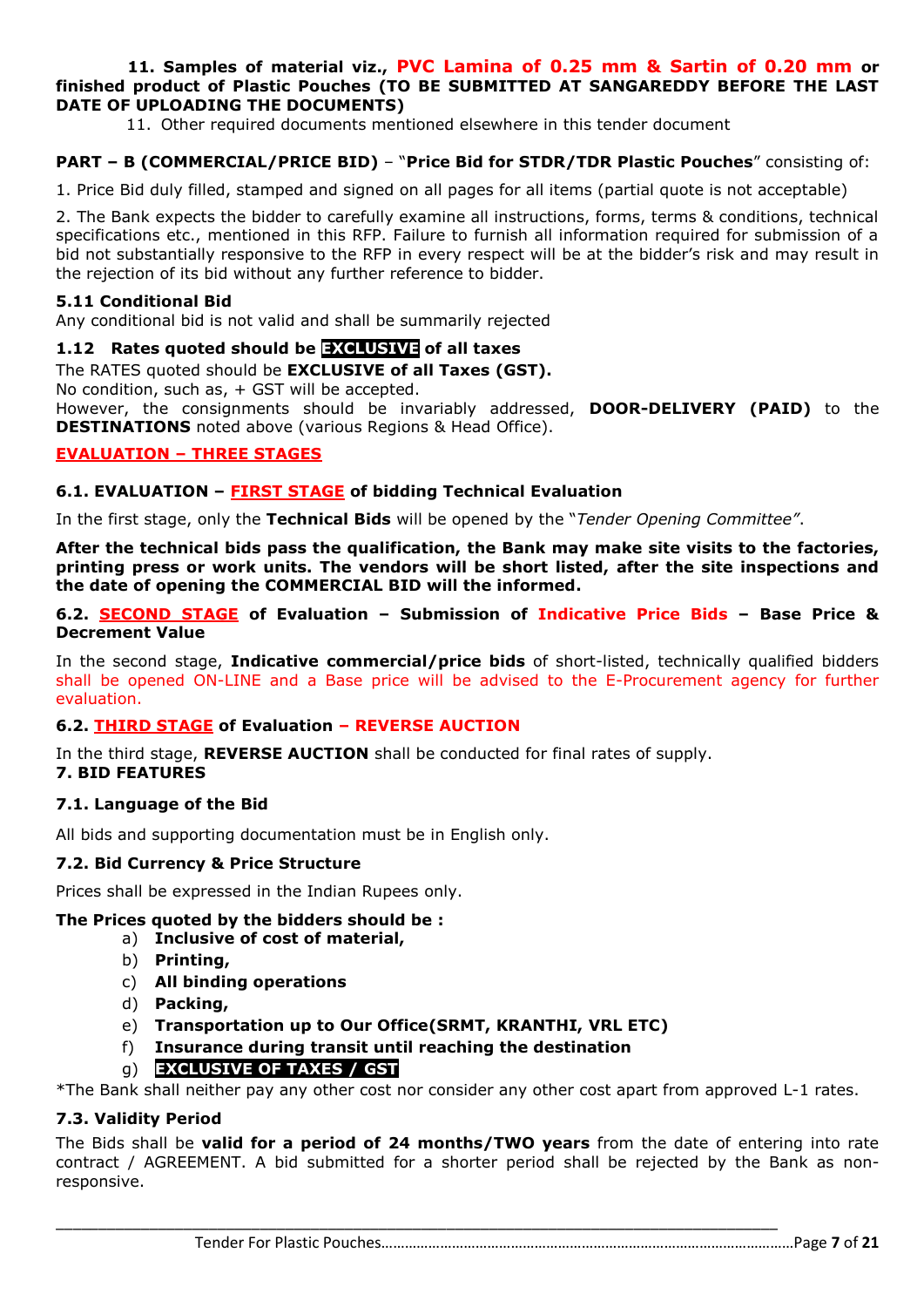## **7.4. Format & Signing of Bid**

(a) The Bank, in case of non-adherence to the Format or partial submission of bid will not evaluate the bid

(b) Each bid shall be made in the legal name of the bidder

(c) Each page of it shall be serially numbered, signed and duly stamped by the bidder or a duly authorized person to sign on behalf of the Bidder,

(d) Any interlineations, erasure or overwriting shall be valid only if these are initialled /authenticated by the person(s) signing the bid.

(e) Executive(s) representing the bidder should be duly authorized to sign the bid, interacting with the Bank for all sorts of communication as well as appearing in for price negotiation meeting, in case the bidder emerges as L-1 as a result of commercial evaluation of all technically qualified bids.

(f) A letter of this intent, issued by the Proprietor / CEO / Director or any top-level executive, authorizing representing executive(s) should be submitted as part of the Technical Bid.

## **7.5. Technical / Commercial Bid Essentials:**

(a) All relevant information should be given against the space provided for information in the prescribed format ANNEXURE-IV. Writing of 'OK' 'accepted', 'noted', 'sheet attached' will not be accepted. In case, due to insufficient space, a sheet is added, page no. of that sheet should be mentioned and the added sheet should have backward reference on right hand top thereof,

(b) All supporting documents of the particular Appendix should be attached thereafter the bid, writing reference thereon.

(c) The Technical Bid must contain the documents as stated in 5.5 Part-A 3): -

(d) The Commercial Bid must contain the following: -

- (i) Rates for each item specified in Indian rupees, inclusive of taxes
- (ii) Declaration agreeing to all the Terms & Conditions in the RFP

## **8. BID EVALUATION**

The purpose of bid evaluation is to determine: -

(a) Reputation of the vendor for quality and reliability;

- (b) Acceptance of terms and conditions
- (c) Service capability of the vender;
- (d) Vendor's standing i.e. experience in supply

(e) Vendor meeting the qualification criteria as specified in the tender documents;

(f) In order to determine the lowest evaluated responsive bid, the Bank shall adopt shall adopt a systematic evaluation process.

## **8.1. General Evaluation**

1. The Bank will examine the bids against *Bidder's Eligibility Criteria* mentioned in the RFP.

2. The Bank will examine the bids to determine whether they are complete, whether any computational errors have been made, whether required sureties have been furnished, whether the documents have been properly signed, and whether the bids are generally in order.

3. The Bank may waive any minor informality, nonconformity, or irregularity in a bid which does not constitute a material deviation, provided such waiver does not prejudice or affect the relative ranking of any other bidder.

4. Prior to the detailed evaluation, the Bank will determine the substantial responsiveness of each bid against this RFP. For purposes of these clauses, a substantially responsive bid is one, which conforms to all the terms and conditions of the RFP without material deviations.

5. During evaluation of the bids, the Bank may, at its discretion, ask the bidder for providing clarification on any point mentioned in its bid. The request for clarification and

The response shall be in writing, and no change in the prices or substance of the bid shall be sought, offered, or permitted.

6. The samples enclosed by the bidders should be the same, which have been quoted in their bids as part of the RFP. No chance will be given for re-submission.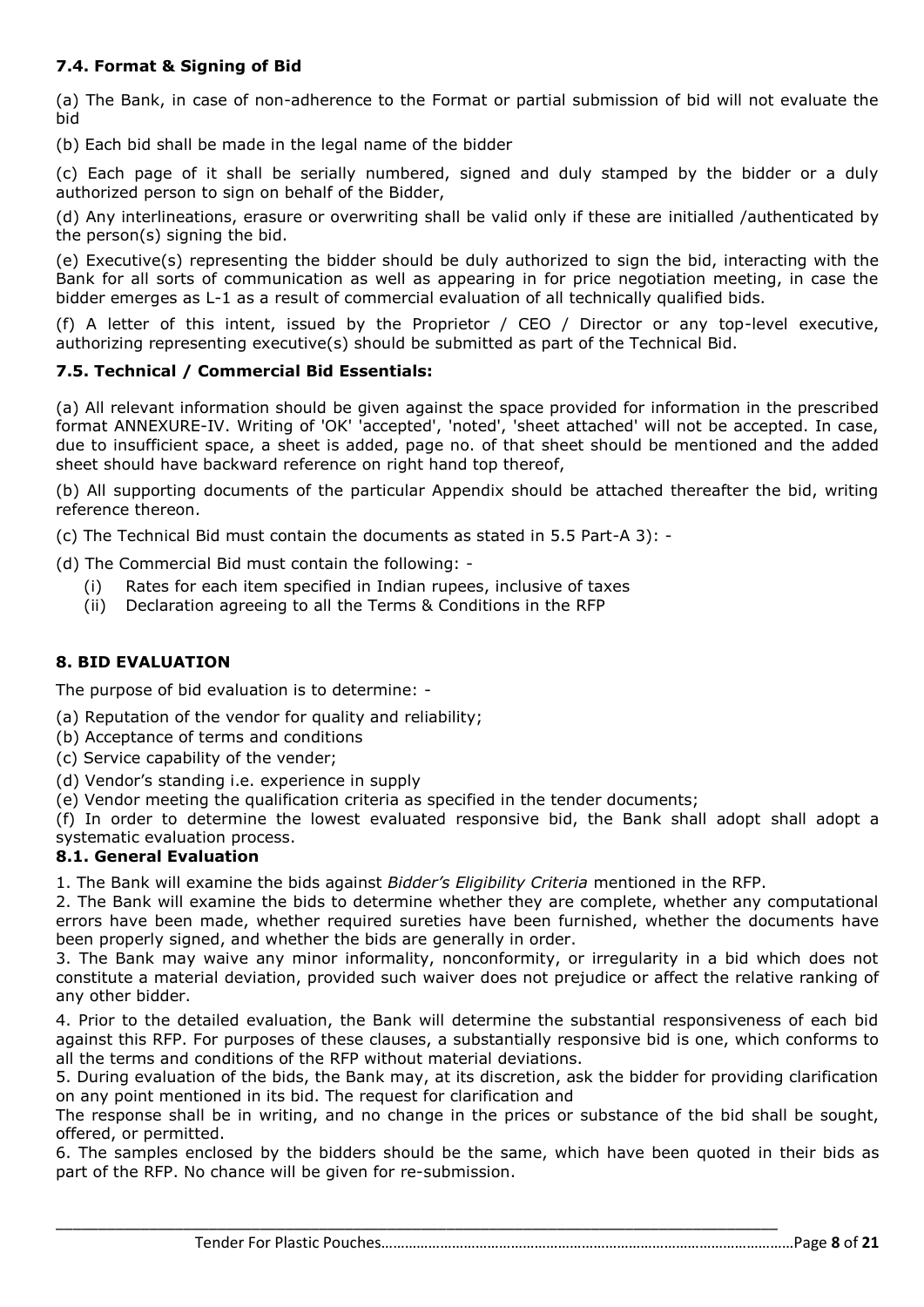7. Commercial bids of only those vendors will be opened, who are technically qualified and fulfil all other requirements as enlisted in the RFP.

## **8.2 Commercial Evaluation, Indicative Prices & Reverse Auction**

- 1. Commercial bids submitted will be opened only for those bidders, who have qualified in the general and technical evaluation.
- **2.** The vendors are required to submit the **INDICATIVE PRICES** which will be considered for further evaluation through **REVERSE AUCTION**
- 3. The LOWEST prices arrived at in REVERSE AUCTIONS will be declared as L-1. However, the bank shall be under no obligation to accept the lowest or any other offer received in response to this notice, if the quality of the procuring item is not the same as required and shall be entitled for rejection of any or all the offers assigning reasons therefor.
- 2. The bank reserves its right for placing the orders as per requirement.
	- 4. The Bank will be free to either reduce or increase the quantities to be printed on the same terms and conditions. The bank reserves the right to alter the quantities.

## **9. AWARD NOTIFICATION**

#### **9.1 Change of Address**

The acceptance of a bid, subject to contract, commercial considerations & compliance with all terms and conditions will be communicated in writing by means of placing order at the address supplied by the bidder in its bid. Any change of bidder's address, should therefore be promptly notified to: -

#### **ANDHRA PRADESH GRAMEENA VIKAS BANK, HEAD OFFICE: Warangal, 2-5-8 / 1 RAMNAGAR, HANMAKONDA, WARANGAL – 506 001, State : Telangana, PH: 0870 – 2577766**

#### **10. Bidder's Disqualification**

Any bidder not complying with the bidding process is liable for disqualification at any stage without assigning any reason. Decision of the Bank in this regard shall be final, conclusive and binding on the bidder.

## **11. TERMS AND CONDITIONS**

All under mentioned terms and conditions for vendors, who participate in this bid, are binding on all. These terms and conditions will also form part of the print order, to be issued to the successful Bidder. All the terms and conditions in the tender document should be stamped and signed and attached with the Technical Bid as acceptance of these terms and conditions

**11.1 Proposal Ownership-**The bid and all supporting documentation submitted by the bidders shall become the Bank's property and the Bank reserves the right to accept or reject any request made by any bidder to return or destroy the bid and accompanying documentation.

**11.2 Delivery, Installation and Commissioning of Items-**The vendor shall be responsible for delivery of the ordered item(s) at the destination within stipulated time / days as noted above and in purchase order. The vendor should arrange for appropriate insurance to cover the ordered item(s) for the transit period and till the time of its receipt by the Bank at the respective destination. The cost of the insurance will be borne by the vendor.

**11.3 Cancellation of Order**: In case of serious discrepancy in the item supplied, the Bank may cancel the entire purchase order and return the item(s) back to the vendor at vendor's costs and risks. The vendor shall give acceptance within one week from the date of order. Bank has right to cancel the order, if the same is not accepted within the stipulated period from the date of order and the earnest money of the bidder will be forfeited.

**11.4 Defect Liability Security Deposit:** Bank shall forfeit the Security Deposit if the material supplied is not as per specifications. This however, does not preclude the Bank from seeking replacement of the goods supplied in case extreme damage or errors in printing.

**11.5 Payment Terms:** No advance / mobilization amount will be paid to the vendors. Bill will be paid only on:

- $\triangleright$  Production of acknowledgements of receipt of the item ordered at the destinations, as per specifications and quantity & in good condition
- $\triangleright$  Receipt of Bill along with Delivery Challans from the recipients duly authenticated & stamped for having received the item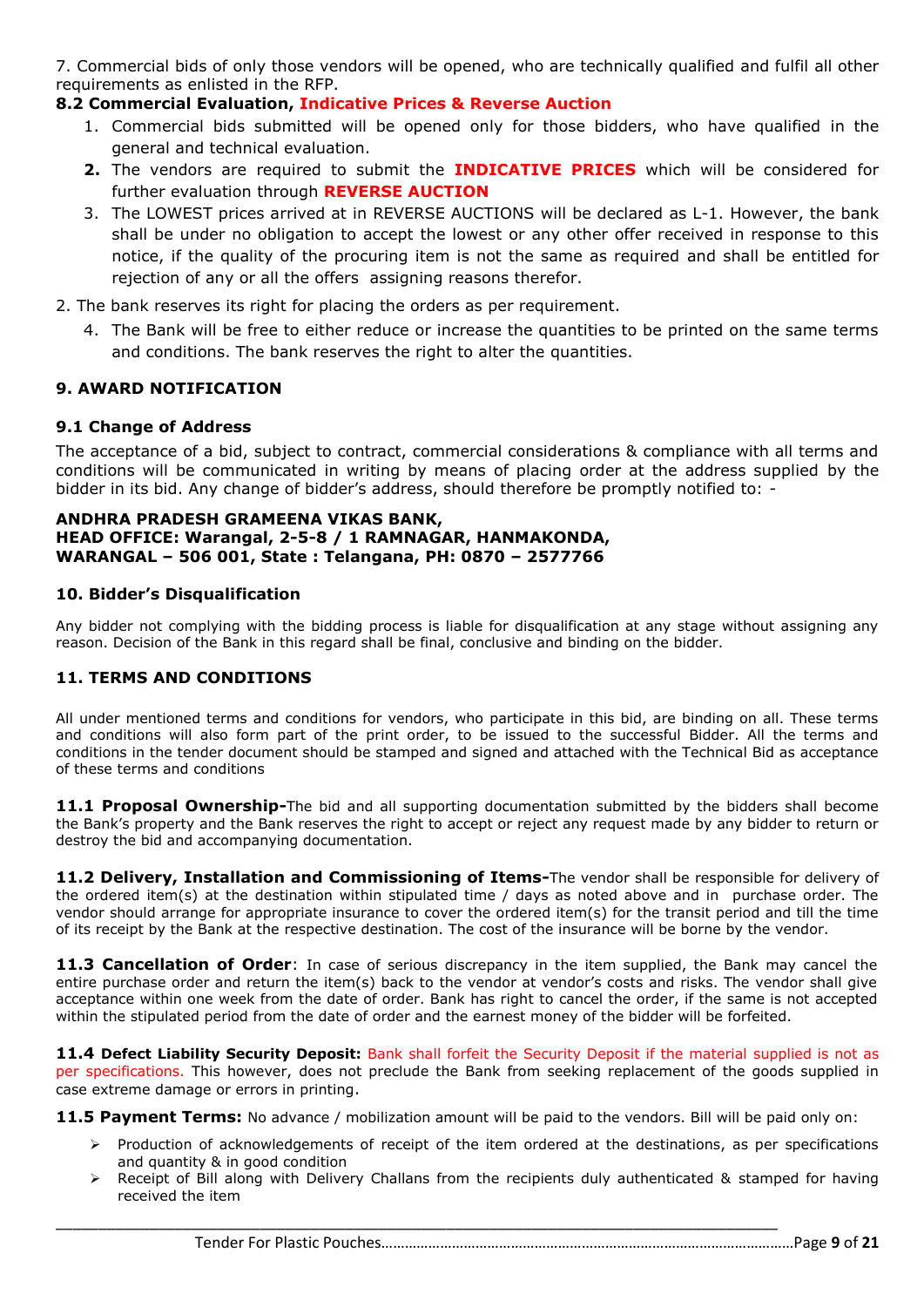## **the total Bill amount noted in the bill should clearly state :**

- **1. The actual cost of the product**
- **2. TAX component (GST etc) (Separate for AP & Telangana)**

#### **11.6 Earnest Money Deposit:**

The bidder shall have to deposit earnest money in the form of DD / Pay Order for **Rs.7,000.00** (Rupees Seven thousand only), which will be converted as **Security Deposit** for the successful bidder(s) and returned on expiry of the two years of the contract period. The offer without Earnest Money Deposit would be considered as nonresponsive, incomplete and shall be out rightly rejected.

## **11.7 Forfeiture of EMD Amount:**

This amount will be forfeited, if the successful bidder refuses to accept purchase order or having accepted the purchase order fails to carry out his obligation mentioned therein.

**Fluctuations in market prices :** No subsequent pleas/excuses for non-performance/execution of the order placed on them during the contracted period of Two years shall be considered, showing the **"increase in market prices"** as the cause. Once the acceptance letter is submitted and agreement is entered, the vendor is bound to print & supply any of the items mentioned in the list till the currency of the contract period. Any reluctance on the part of the vendor shall be considered rejection of the order and shall tantamount to breach of the contract and shall be liable for forfeiture of the EMD amount and also penalty for delay.

**No interest** shall be payable on the Earnest Money Deposit (EMD).

11.8 Further Orders: The Bank may continue to place further orders beyond the valid period, by mutual agreement between the Bank and the vendor on the same approved rates.

**11.9 Penalty for delay:** The Bank reserves the right to levy penalty for delay in supply beyond the stipulated time. A penalty of 2% of the bill amount will be levied for delay of two weeks. The total delay cannot be beyond one month in any case, beyond which the order shall be cancelled.

**11.10 Order Cancellation:** The Bank reserves the right to cancel the purchase order in the event of one or more of the following situations: -

- 1. Delay in supply, beyond the specified period & delay time limit
- 2. Serious discrepancy in quality of supplied item
- 3. In the event of order cancellation, the vendor shall be responsible to take back the faulty / misprinted item supplied, at their own cost & expenses.

**11.11 Force Majeure:** The vendor shall not be liable for forfeiture of its performance security, liquidated damages or termination for default, if and to the extent that it's delay in performance or other failure to perform its obligations under the contract is the result of an event of Force Majeure.

For purposes of this Clause, **"Force Majeure"** means an event beyond the control of the Vendor and not involving the vendor's fault or negligence and not foreseeable. Such events may include, but are not limited to, Acts of God or of public enemy, acts of Government of India in their sovereign capacity, acts of war, fire, floods, strikes, lock-outs and freight embargoes. If a Force Majeure situation arises, the vendor shall promptly notify the Bank in writing of such conditions and the cause thereof within twenty calendar days. Unless otherwise directed by the Bank in writing, the vendor shall continue to perform its obligations under the Contract as far as it is reasonably practical, and shall seek all reasonable alternative means for performance not prevented by the Force Majeure event.

**11.12 Resolution of Disputes:** The Bank and the vendor shall make every effort to resolve amicably, by direct informal negotiation, any disagreement or dispute arising between them under or in connection with the contract. If after thirty days from the commencement of such informal negotiations, the Bank and the Vendor are unable to resolve amicably a contract dispute; either party may require that the dispute be referred for resolution by formal arbitration. All questions, disputes or differences arising under and out of, or in connection with the contract, shall be referred to two Arbitrators: one Arbitrator to be nominated by the Bank and the other to be nominated by the Vendor. In case of the said Arbitrators not agreeing, then the matter will be referred to an umpire to be appointed by the Arbitrators in writing before proceeding with the reference. The award of the Arbitrators and in the event of their not agreeing, the award of the Umpire appointed by them shall be final and binding on the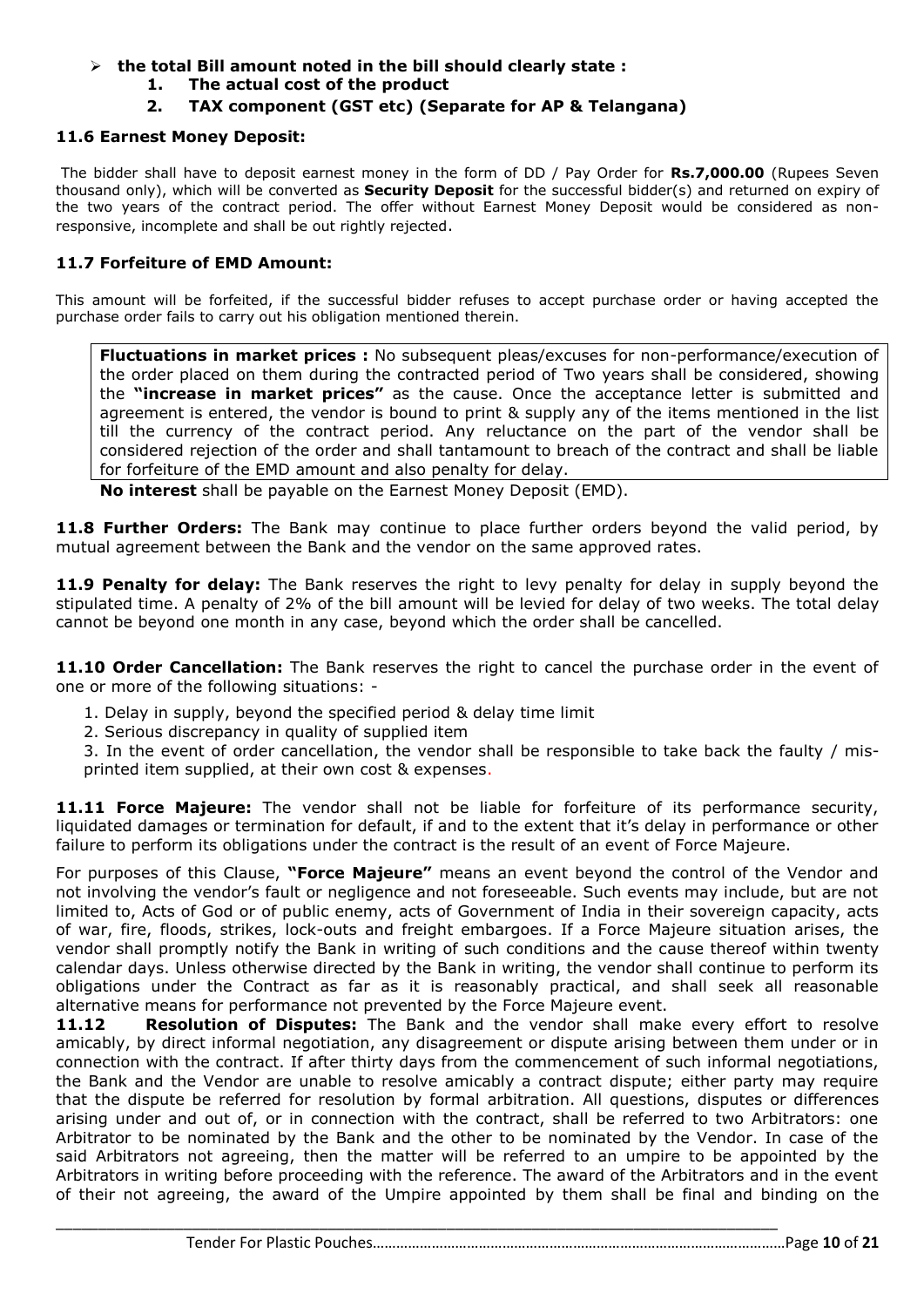parties. The Arbitration and Reconciliation Act, 1996 shall apply to the arbitration proceedings and the venue & jurisdiction of the arbitration shall be WARANGAL.

| /2020<br>Date: $\sqrt{ }$<br>Place: | I/we have read and understood the RFP as detailed in the<br>above pages right from the Introduction, Scope of work,<br>Tentative requirements, Bidding Process, Terms &<br>Conditions, Payment Terms, EMD, Penalty, the Force<br>Majeure clause & Resolution of disputes. I/We offer the<br>quotes / rates in ANNEXURE-IV for printing & supply of the<br>required items as per terms & conditions in the RFP. |           |
|-------------------------------------|----------------------------------------------------------------------------------------------------------------------------------------------------------------------------------------------------------------------------------------------------------------------------------------------------------------------------------------------------------------------------------------------------------------|-----------|
|                                     | Seal of the bidder                                                                                                                                                                                                                                                                                                                                                                                             | Sianature |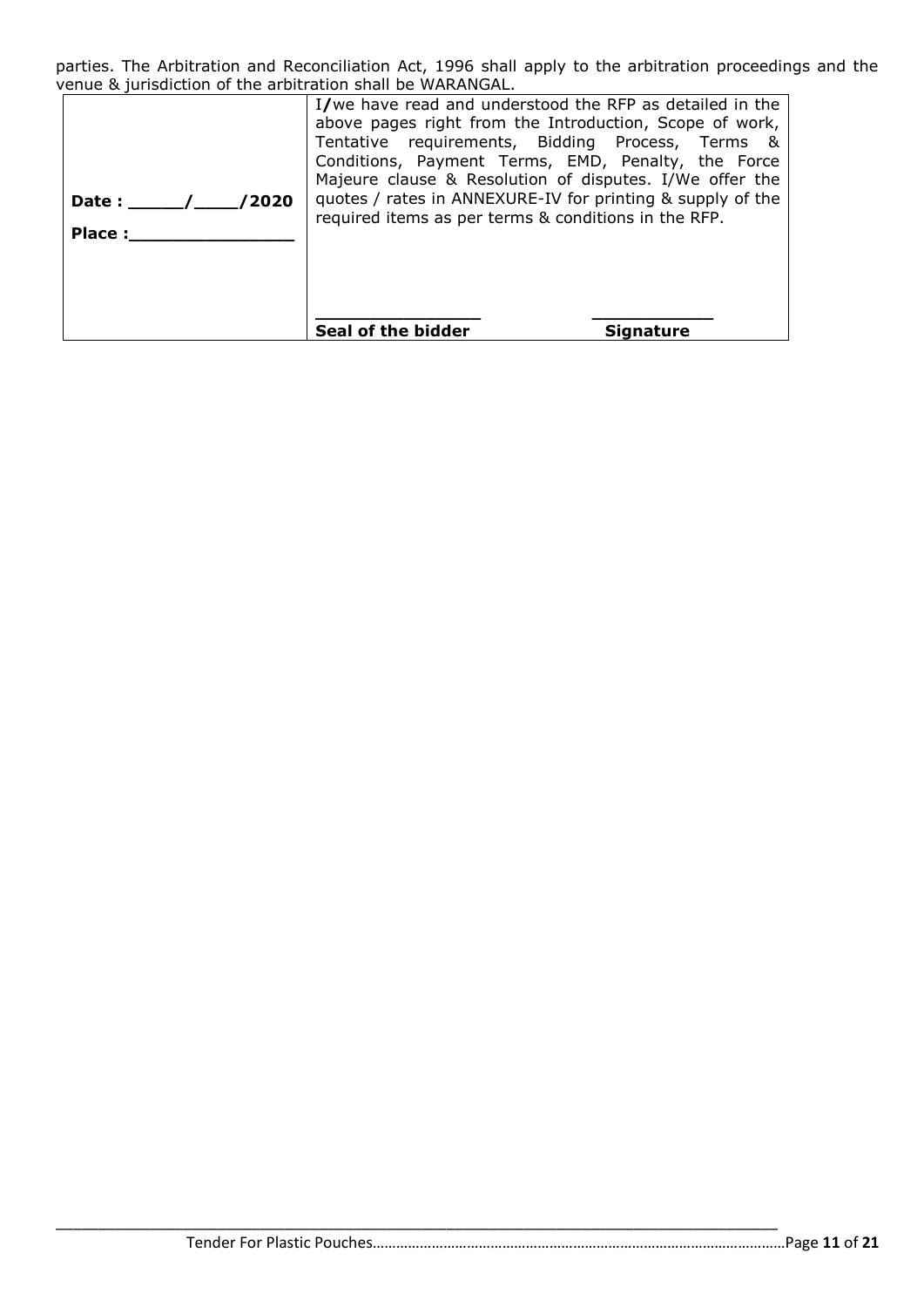# **CHECK LIST FOR VENDORS**

## **Submission of tender through ON-LINE**

## **Vendors are advised to check & ensure to enclose the following list of documents before submitting the Tender**

| S.No           | <b>Document Name</b>                                                                                                | <b>Tick</b><br>mark |
|----------------|---------------------------------------------------------------------------------------------------------------------|---------------------|
| $\mathbf{1}$   | Demand Draft for Tender cost and EMD (As in 5.10 Two Stage Bidding<br>Process)                                      |                     |
| $\overline{2}$ | Letter authorization to the representing executive(s)<br>(See 7.4(f) below) (Format in ANNEXURE-II)                 |                     |
| 3              | Self-declaration letter for not having BLACK LISTED by any Bank or<br>Govt. Organization - (Format in ANNEXURE-III) |                     |
| 4              | Bidder's General Information (Format in Annexure-IV)                                                                |                     |
| 5              | Complete Tender Document signed on all the pages                                                                    |                     |
| 6              | Certificate of Registration copy<br>(Registration with Government of AP or TS)                                      |                     |
| $\overline{7}$ | Memorandum of Articles of Association, Partnership Deed, if any                                                     |                     |
| 8              | Sales / GST Tax - Registration Copy                                                                                 |                     |
| 9              | IT Return for last 3 years                                                                                          |                     |
| 10             | Audited Balance sheets and Profit & Loss<br>(Financial /Turnover) Statements for last three years                   |                     |
| 11             | Experience documents / Copies of Purchase Orders & Delivery<br>certificates                                         |                     |
| 12             | Samples of material viz., or finished product of Plastic Pouches - Should                                           |                     |
| 13             | Other required documents mentioned elsewhere in this tender<br>document                                             |                     |

## **Note: NON-SUBMISSION of any of the above documents may result in rejection of the tender**

\_\_\_\_\_\_\_\_\_\_\_\_\_\_\_\_\_\_\_\_\_\_\_\_\_\_\_\_\_\_\_\_\_\_\_\_\_\_\_\_\_\_\_\_\_\_\_\_\_\_\_\_\_\_\_\_\_\_\_\_\_\_\_\_\_\_\_\_\_\_\_\_\_\_\_\_\_\_\_\_\_\_\_\_\_

**General Manager-I**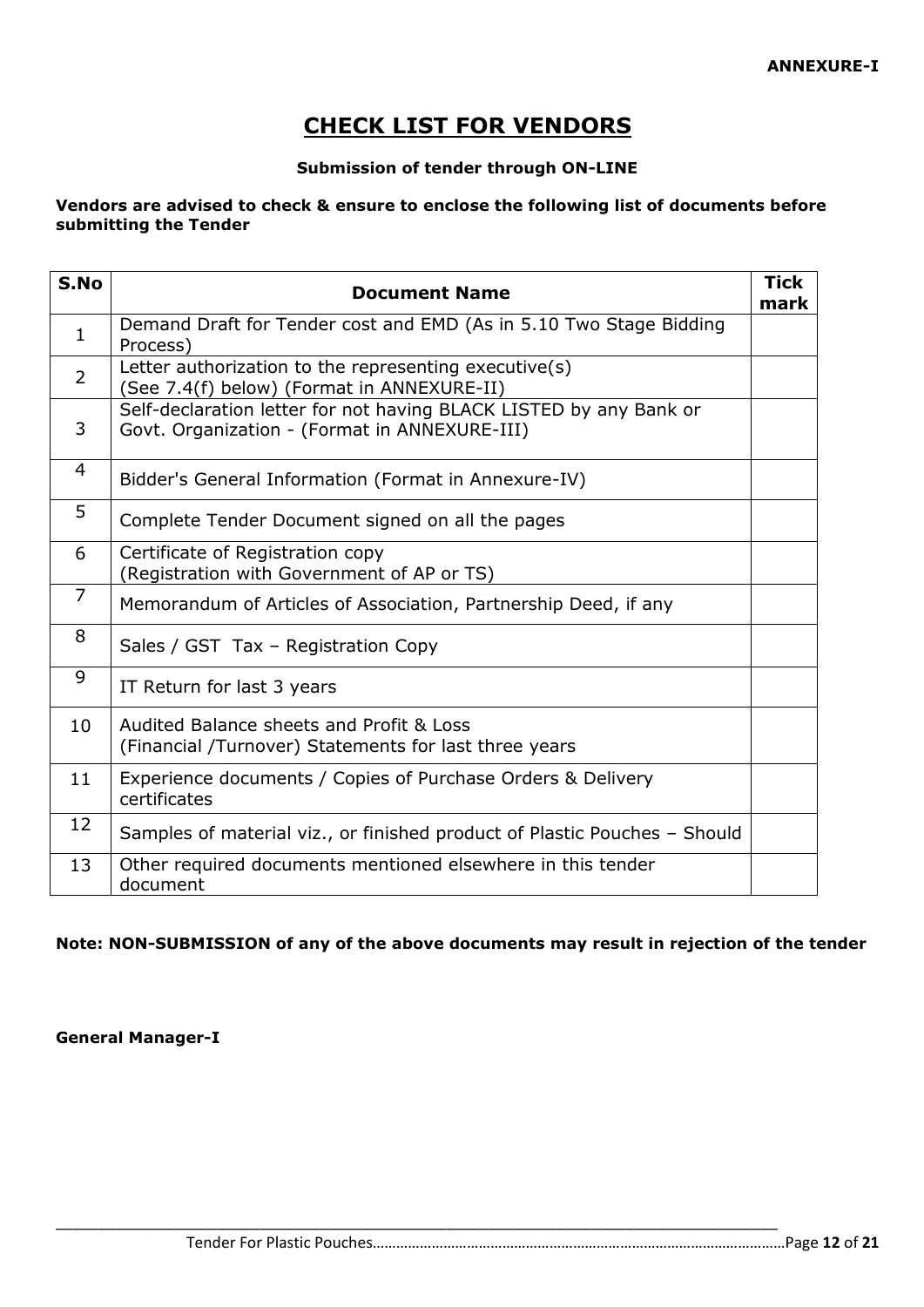## **DRAFT – Letter of Authorization**

| General Manager (I)<br>Andhra Pradesh Grameena Vikas Bank,<br>Head Office, Warangal,<br>H.No.2-5-8/1, Ram Nagar, Hanmakonda,<br>Warangal Urban District- 506001<br>Telangana State |  |  |  |                     |
|------------------------------------------------------------------------------------------------------------------------------------------------------------------------------------|--|--|--|---------------------|
| Dear Sir,                                                                                                                                                                          |  |  |  |                     |
| Tender Ref. No:7 ___ /2020-21 dated ___ /09/2020                                                                                                                                   |  |  |  |                     |
|                                                                                                                                                                                    |  |  |  |                     |
|                                                                                                                                                                                    |  |  |  |                     |
|                                                                                                                                                                                    |  |  |  |                     |
|                                                                                                                                                                                    |  |  |  | do hereby authorize |
|                                                                                                                                                                                    |  |  |  |                     |
| tender/quotation, negotiate and conclude the contract with you against the above invitation for offer.                                                                             |  |  |  |                     |
| The above representative shall be responsible for answering any query and authenticate as required                                                                                 |  |  |  |                     |

during the process of tender opening for smooth conclusion.

Yours faithfully,

For and on behalf of M/s \_\_\_\_\_\_\_\_\_\_\_\_\_\_\_\_\_\_\_\_\_\_\_\_\_\_\_\_\_\_\_\_\_\_\_\_\_

\_\_\_\_\_\_\_\_\_\_\_\_\_\_\_\_\_\_\_\_\_\_\_\_\_\_\_\_\_\_\_\_\_\_\_\_\_\_\_\_\_\_\_\_\_\_\_\_\_\_\_\_\_\_\_\_\_\_\_\_\_\_\_\_\_\_\_\_\_\_\_\_\_\_\_\_\_\_\_\_\_\_\_\_\_

(Name of Printer/manufacturer)

Signature of the Authorized Person

**Note:** This letter of authority should be written / printed on the letterhead of the printer/manufacturer/s and should be signed by a competent person of the printer / manufacturer.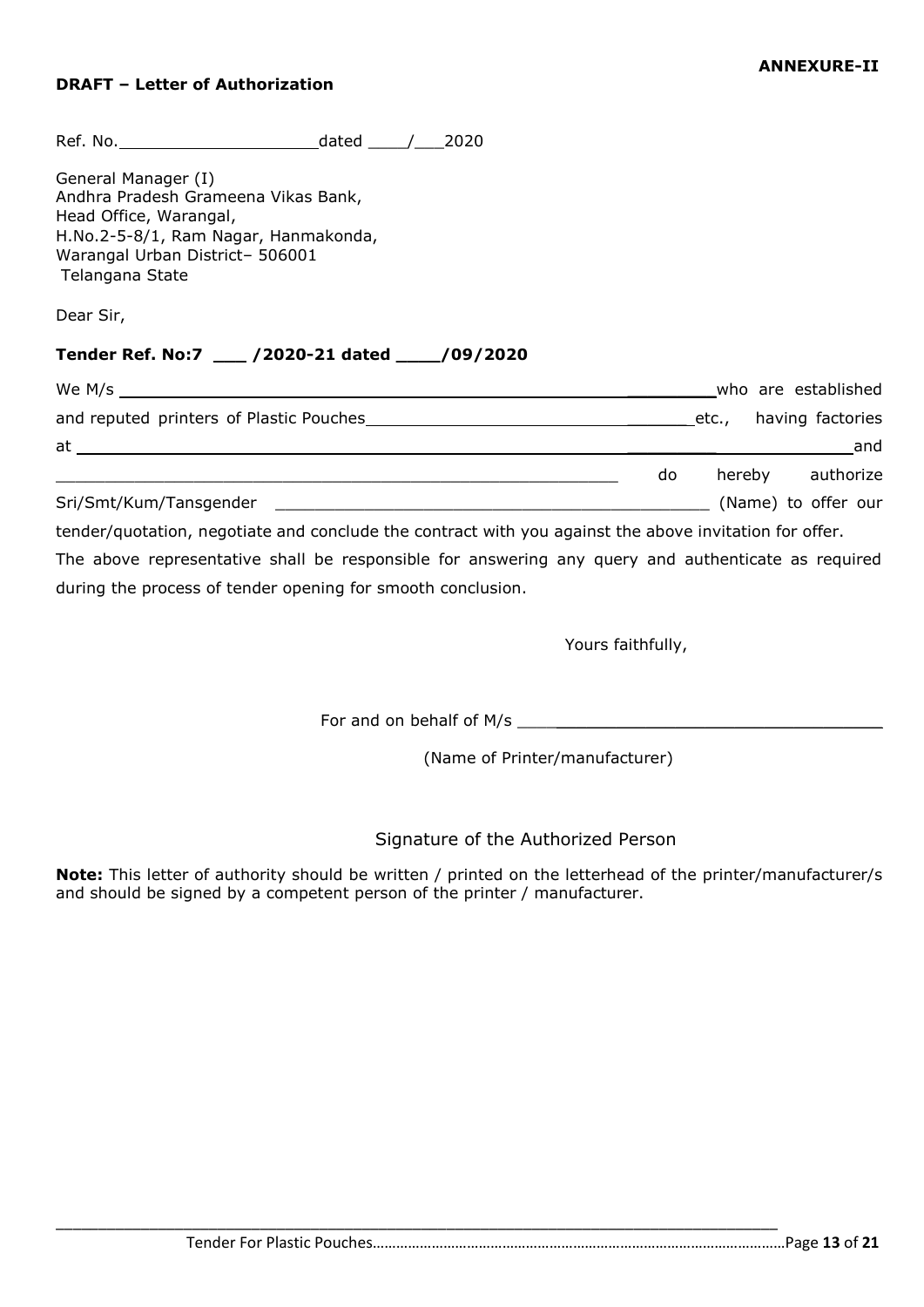## **DRAFT – NON-BLACKLISTING LETTER**

| General Manager (I)<br>Andhra Pradesh Grameena Vikas Bank,<br>Head Office, Warangal,<br>H.No.2-5-8/1, Ram Nagar, Hanmakonda,<br>Warangal Urban District- 506001<br>Telangana State |  |  |                            |     |
|------------------------------------------------------------------------------------------------------------------------------------------------------------------------------------|--|--|----------------------------|-----|
| Dear Sir,                                                                                                                                                                          |  |  |                            |     |
|                                                                                                                                                                                    |  |  |                            |     |
| Tender Ref. No:7 _____ /2020-21 dated _____/09/2020                                                                                                                                |  |  |                            |     |
|                                                                                                                                                                                    |  |  | who are established        |     |
|                                                                                                                                                                                    |  |  |                            |     |
|                                                                                                                                                                                    |  |  |                            | and |
|                                                                                                                                                                                    |  |  | do hereby confirm that our |     |

We assure you of our best services timely and qualitatively.

Yours faithfully,

For and on behalf of M/s

(Name of Printer/manufacturer)

 $\frac{1}{2}$  , and the set of the set of the set of the set of the set of the set of the set of the set of the set of the set of the set of the set of the set of the set of the set of the set of the set of the set of the set Signature of the Authorized Person

Note: This letter of NON-BLACKLISTING should be written / printed on the letterhead of the printer/manufacturer/s and should be signed by a competent person of the manufacturer.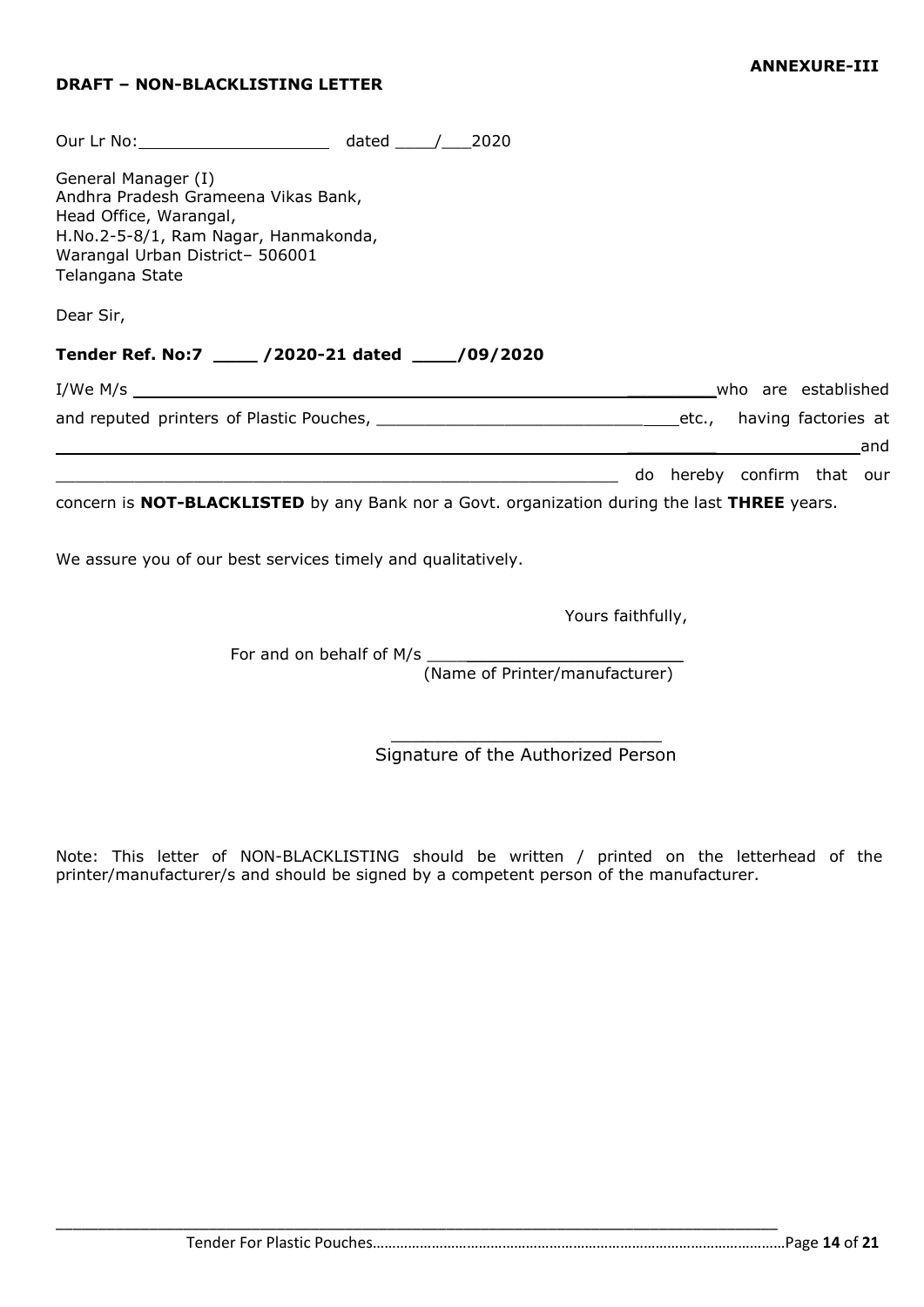## **BIDDERS' GENERAL INFORMATION & PRE-QUALIFICATION DATA EMPANELMENT OF VENDORS**

#### **S. No Specifications Particulars** 1 **Name of the Unit/Firm** with full address with Telephone / Mobile/ FAX.Nos/Email Address etc., Administrative Office : Factory Address: Whether ISO certified / IBA/RBI/SBI/approved Unit (if so, enclose copy of relative certificate issued) 2 **CONSTITUTION** (Enclose evidence like Certificate of Commencement of Business / memorandum of Articles of Association/ Partnership Deed Etc) a) Proprietary /Partnership /Private/ Limited/ Public ltd. Company/Co-op Society (Delete inapplicable) b) SSI Registration No./Trade License No.(Enclose Copy of Certificate) Date valid up to :  $\sqrt{2\pi}$ 3 **Year of Establishment/** Experience in line of activity: (Please see Annexure-I) Eligibility criteria for category wise minimum length if experience required) Year of establishment : (As per Unit Registration Certificate} Experience in years of the Proprietor / partner / Director of the unit : wears 4 Name of the Proprietor/ Mg.Partner/Mg.Director etc 5 Name and addresses of the Bankers / Phone Numbers BANK: BRANCH:  $A/c$  No: IFS Code:\_\_\_\_\_\_\_\_\_\_\_\_\_\_\_\_\_\_\_\_\_\_\_\_ 6 Whether registered for GST purposes? (Mention GST No. and furnish Xerox copies) 7 Whether an Assesse of Income Tax (Enclose copies of IT Return for the last 3 years with all enclosures) PAN No: TAN No: \_\_\_\_\_\_\_\_\_\_\_\_\_\_\_\_\_\_\_\_\_

\_\_\_\_\_\_\_\_\_\_\_\_\_\_\_\_\_\_\_\_\_\_\_\_\_\_\_\_\_\_\_\_\_\_\_\_\_\_\_\_\_\_\_\_\_\_\_\_\_\_\_\_\_\_\_\_\_\_\_\_\_\_\_\_\_\_\_\_\_\_\_\_\_\_\_\_\_\_\_\_\_\_\_\_\_

#### **PLEASE FILL UP ALL THE COLUMNS LEGIBLY**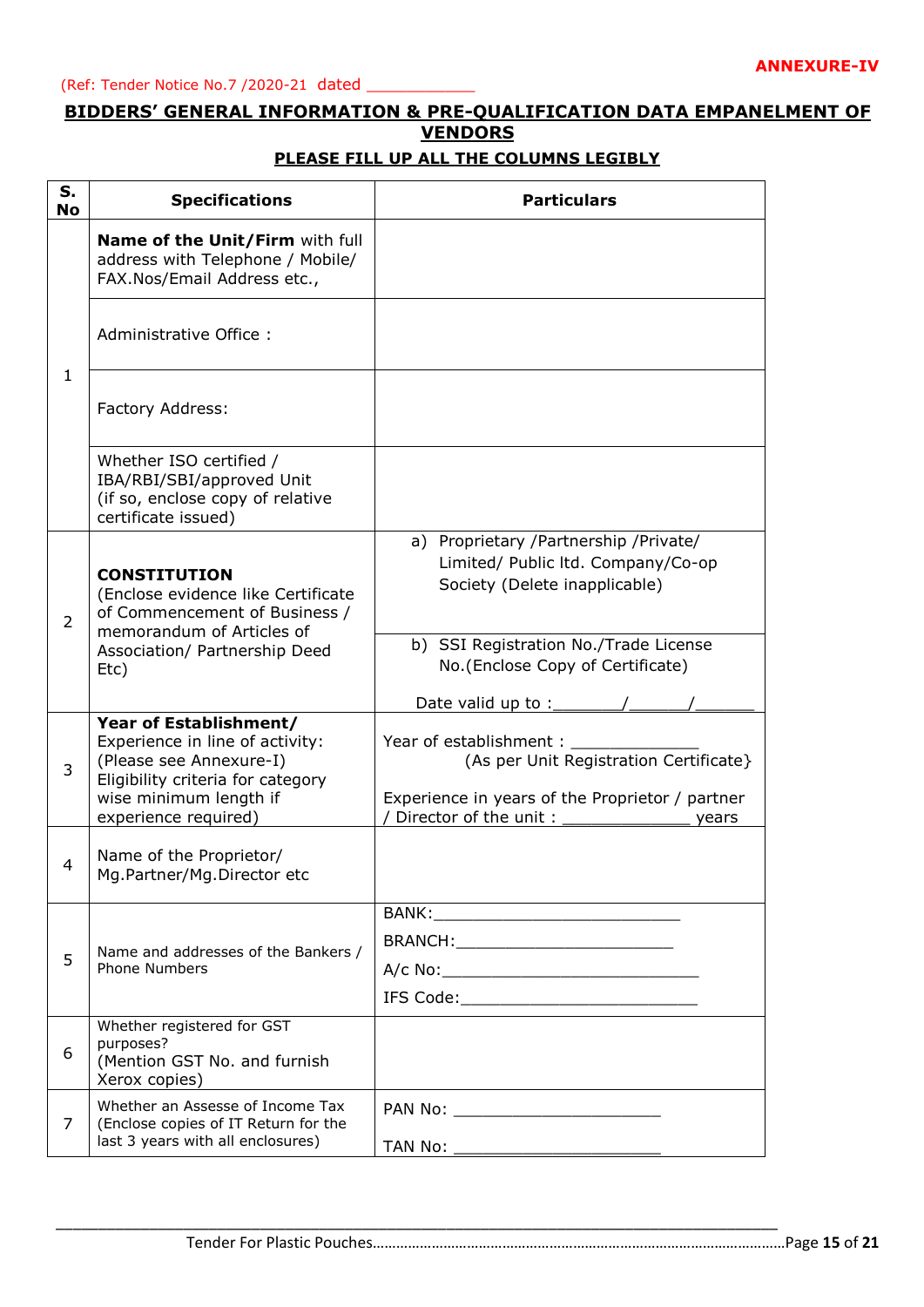|    |                                                                                                                                                                                    | Rs. in lakhs                                       |
|----|------------------------------------------------------------------------------------------------------------------------------------------------------------------------------------|----------------------------------------------------|
|    |                                                                                                                                                                                    | Year 2017-18 Rs.                                   |
| 10 | <b>Annual Turnover</b> for the last 3<br>years                                                                                                                                     | Year 2018-19 Rs.                                   |
|    | (Balance Sheets to be enclosed)                                                                                                                                                    |                                                    |
|    |                                                                                                                                                                                    |                                                    |
| 11 | Details of Machinery, with brief<br>description of its output per day :<br>(Enclose separate paper if space is<br>not sufficient)                                                  |                                                    |
| 12 | Whether you have the capacity to<br>take up MULTICOLOUR printing jobs?                                                                                                             | Yes / No                                           |
| 13 | Whether you accept to execute the<br>order as per the specifications,<br>mentioned in the RFP, throughout the<br>validity of the agreement period?                                 |                                                    |
| 14 | Whether you are ready to accept to<br>Print & Supply at the L-1 approved<br>rates for a period of two years<br>without interruption for whatever<br>reason?                        |                                                    |
| 15 | Whether you accept to provide<br>INSURANCE against Fire, Theft, Riots<br>during transit for finished products till<br>delivery at the destinations stated in<br>the RFP?           |                                                    |
| 16 | Names of Institutions/ Govt, Agencies<br>/ Banks, reputed companies etc., to<br>whom your unit is executing works<br>and maintained their against the<br>turnover in the last year | You should submit Orders & Completion Certificates |
| 17 | Detailed description of works<br>undertaken                                                                                                                                        |                                                    |
| 18 | Were you removed / blacklisted<br>at any time in any Bank / Govt.<br>organization?                                                                                                 | YES / NO<br>Self-declaration Letter enclosed       |
|    | If yes mention details                                                                                                                                                             |                                                    |

## **COMPLIANCE STATEMENT**

\_\_\_\_\_\_\_\_\_\_\_\_\_\_\_\_\_\_\_ \_\_\_\_\_\_\_\_\_\_\_\_\_\_\_\_\_\_\_\_

## **Declaration:**

We hereby undertake and agree by all the terms and conditions stipulated by the Bank in the Tender Document.

\_\_\_\_\_\_\_\_\_\_\_\_\_\_\_\_\_\_\_\_\_\_\_\_\_\_\_\_\_\_\_\_\_\_\_\_\_\_\_\_\_\_\_\_\_\_\_\_\_\_\_\_\_\_\_\_\_\_\_\_\_\_\_\_\_\_\_\_\_\_\_\_\_\_\_\_\_\_\_\_\_\_\_\_\_

PLACE :

DATE : \_\_\_\_\_\_/\_\_\_\_\_/2020

Stamp/Seal Signature & Designation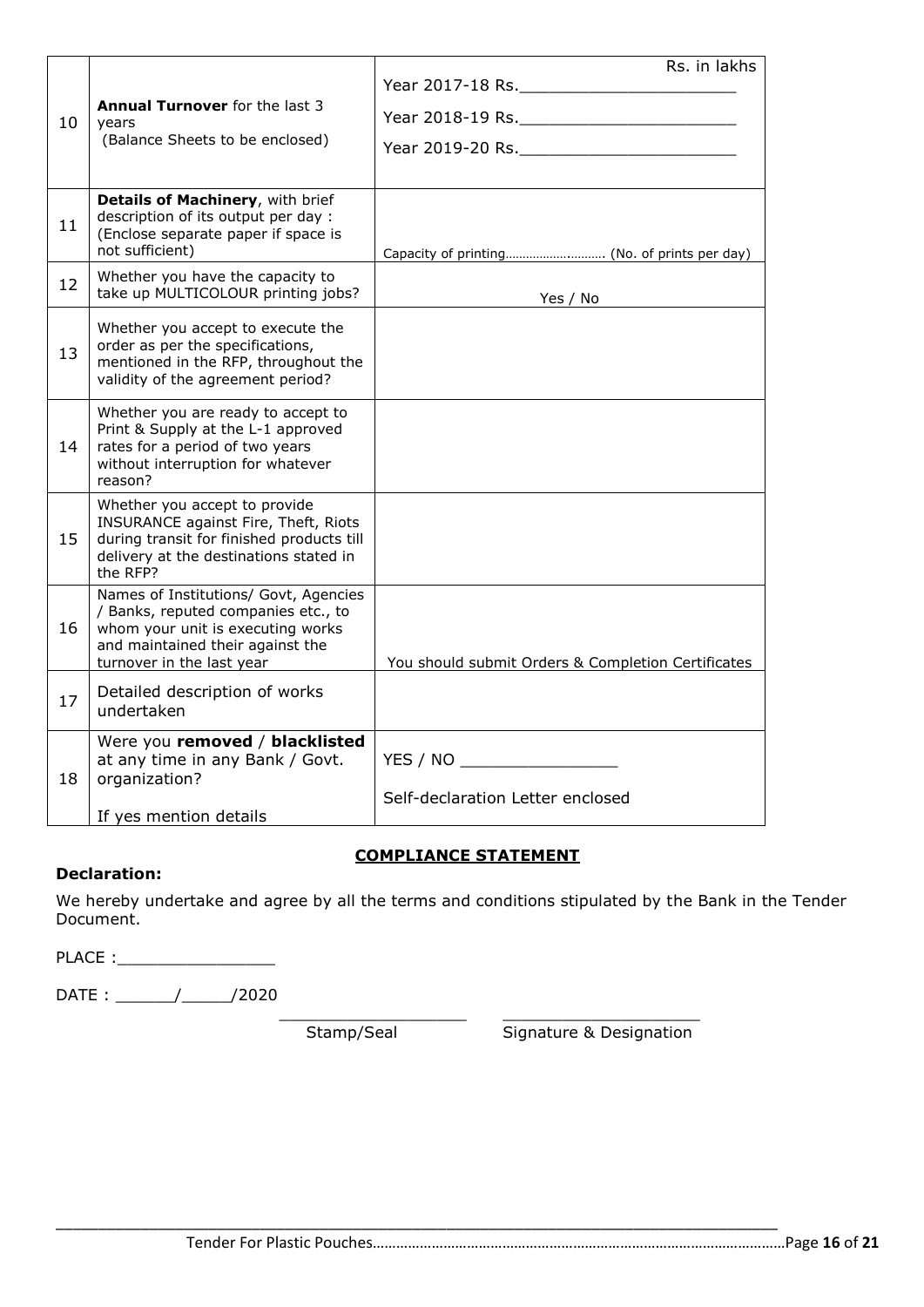To, 2020 and the contract of the contract of the contract of the contract of the contract of the contract of the contract of the contract of the contract of the contract of the contract of the contract of the contract of t The General Manager, Andhra Pradesh Grameena Vikas Bank, Head Office :: WARANGAL

## **LETTER OF INTENT /ACCEPTANCE**

Dear Sir,

#### **EMPANELMENT OF PRINTERS**

Ref: Tender Notice No. 7 /2020-21 dated 1/2020 for Empanelment of Printers ON-LINE - and posted in Bank's website [www.apgvbank.in](http://www.apgvbank.in/) on \_\_\_/\_\_\_/2020

With reference to the above Tender, I/We accept to print & supply all the items mentioned therein, at the L-1 rates approved by the Bank.

I/We intend to sign the AGREEMENT as stated in the tender document and accept all Terms & Conditions contained therein. The agreement shall be valid for a period of two years after execution.

I/We undertake to continuously print & supply to all the purchase orders placed on me/us for any of the items noted in the Commercial Bid and as per specifications of material, binding, time of supply, etc., mentioned in the RFP, without giving scope for compromise in quality / quantity or delay during the currency of the agreement or beyond with mutual consent.

I/We honour the condition of EMD to be retained till the expiry of the agreement and/or till the end of all supplies against the orders placed even beyond the agreement date.

I/We shall bear the expenditure for purchase of Rs.100/- Stamp(s) to be affixed on the Agreement.

Yours faithfully,

Proprietor(s)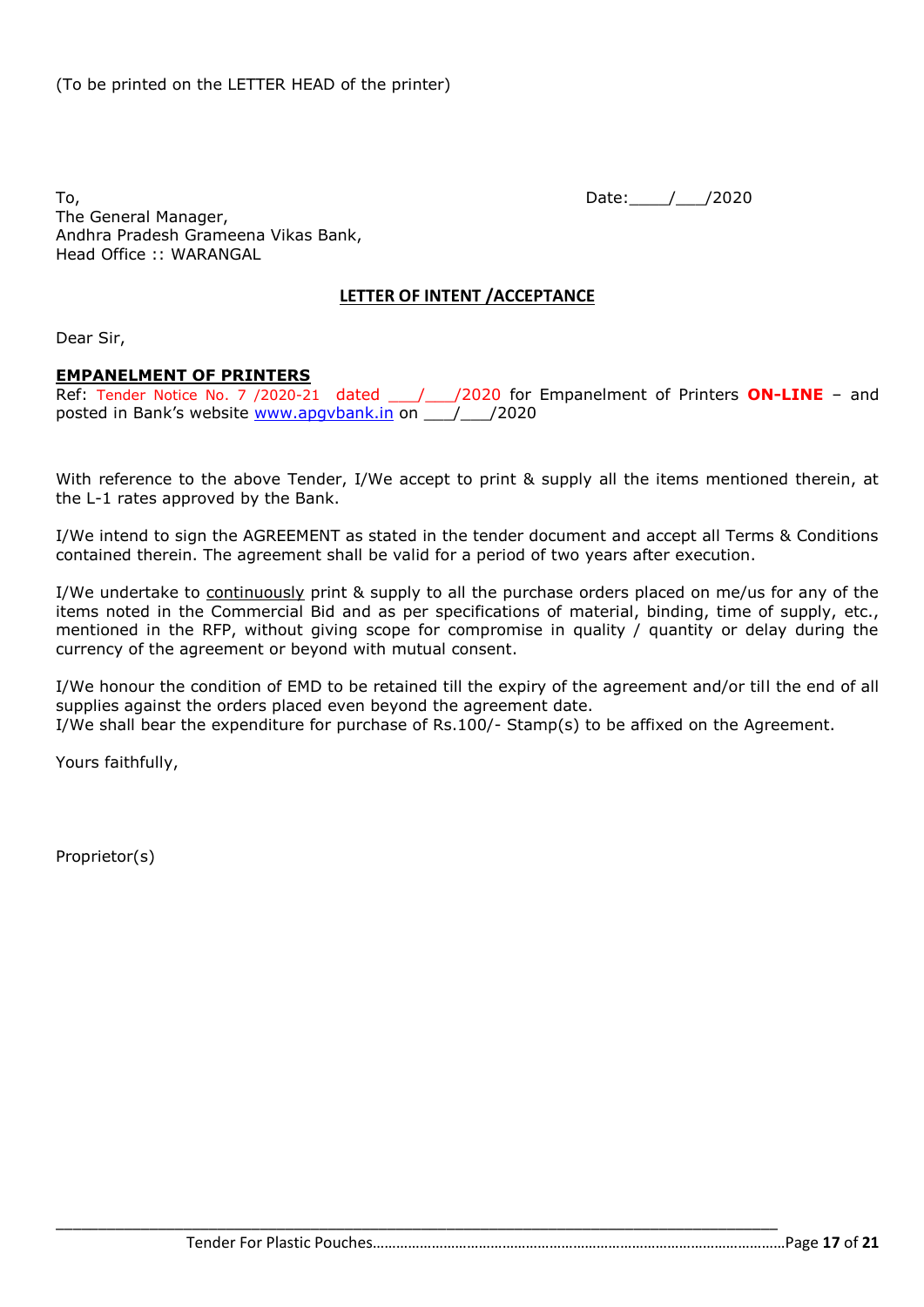DRAFT

## **AGREEMENT**

#### (For Printing & Supply of Plastic Pouches)

This agreement is made on this the \_\_\_\_\_\_ day of \_\_\_\_\_\_\_\_\_\_\_\_\_\_\_\_\_\_\_\_\_ 2020, between Andhra Pradesh Grameena Vikas Bank, a Government of India Undertaking under the Banking Regulation Act, 1976, having its Head Office at D.No: 2-5-8/1, RAMNAGAR, HANUMKONDA -– 506 001,

Warangal district, in Telangana state, being represented by its Chief Manager, Planning & Development department, hereinafter referred to as "**The Bank**", which expression shall, unless it be repugnant to the context or meaning thereof, mean and include its successors and authorized representatives, on the other part M/s

\_\_\_\_\_\_\_\_\_\_\_\_\_\_\_\_\_\_\_\_\_\_\_\_\_\_\_\_\_\_\_\_\_\_\_\_\_\_\_\_, proprietary/partnership firm carrying on its

business at #\_\_\_\_\_\_\_\_\_\_\_\_, \_\_\_\_\_\_\_\_\_\_\_\_\_\_\_\_\_\_\_\_\_\_, Hyderabad/\_\_\_\_\_\_\_\_\_\_\_\_\_\_\_\_\_\_\_

PIN-<br>
PIN-<br>
Represented by its proprietor/<br>
Sri/Smt

\_\_\_\_\_\_\_\_\_\_\_\_\_\_\_\_\_\_\_\_\_\_\_\_\_, hereinafter called **"The Printer & Supplier"** which expression shall unless repugnant to the context shall include its legal heirs, successors and assignees on the other part.

Whereas, the Bank for the purpose of carrying on its banking business needs to empanel printers for printing and supply of Plastic Pouches, the Bank had issued an RFP.

Whereas the printer has applied and is found eligible for appointment, as an empanelled printer to the Bank for a period of two years.

NOW IT IS AGREED BETWEEN THE PARTIES HERETO AS FOLLOWS:

\_\_\_\_\_\_\_\_\_\_\_\_\_\_\_\_\_\_\_\_\_\_\_\_\_\_\_\_\_\_\_\_\_\_\_\_\_\_\_\_\_\_\_\_\_\_

- 1. **RATE CONTRACT:** The Bank hereby appoints me/my printing concern, as the printer of the Bank to print and supply Plastic Pouches at the approved rate, as required by the Bank for a **period of two years** from the date of this agreement or till the next empanelment and/or unless otherwise specified.
- 2. **DEPOSIT OF EMD / SECURITY DEPOSIT:** The EMD of **Rs.7,000/** submitted by me/my printing concern will form part of the **Security Deposit** which will be 2% of the tender value and held with the Bank throughout the rate contract period of the tender, i.e., for **two years**, and shall stand as guarantee for performance/execution of the order placed on the printer. I also understand, that, no interest will be payable on the earnest money deposit.
- 3. **BILL PAYMENT:** The payment will be made as per the approved L- 1 rates agreed through the "Letter of Intent / Acceptance" on satisfactory completion/execution of the order.
- 4. **PLACING OF ORDERS:** The Bank places printing orders according to its requirements. No printer can demand or decline to execute any work order on the basis of quantity and amount of the order. Distribution of orders will be as per the tender terms & conditions, and on the performance of the printer. No correspondence will be entertained by the Bank in this regard.
- 5. **DELIVERY:** The ordered quantity of Plastic Pouches shall be delivered at the destinations noted in the RFP or as advised in the purchase order.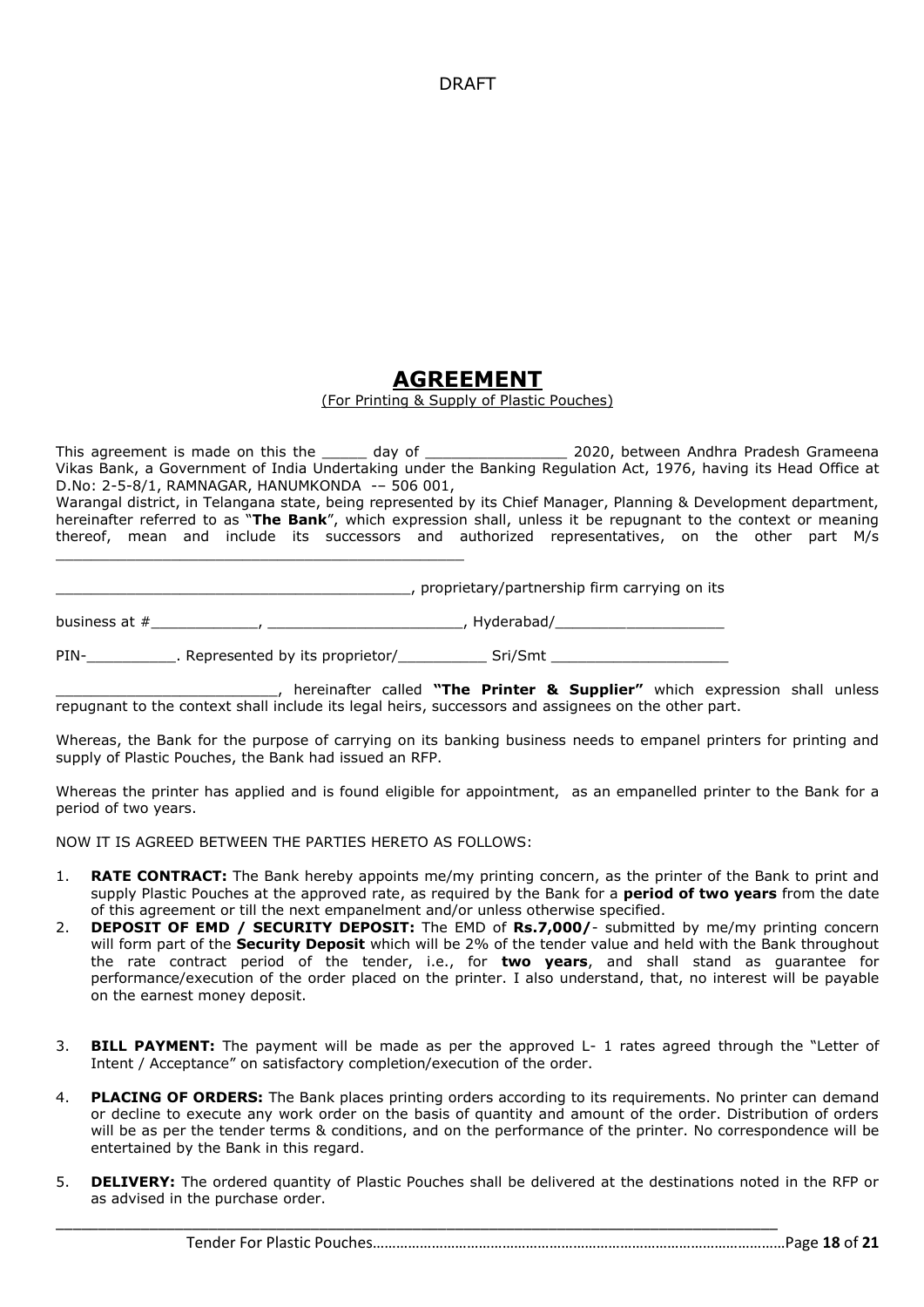- 6. **SECRECY:** The printer should maintain strict confidentiality in printing of the Plastic Pouches, ordered by the Bank and should not disclose to third parties.
- 7. **TIME SCHEULE:** The time schedule for printing of Plastic Pouches irrespective of quantity ordered for will be as under : STDR/TDR Plastic Pouches - 30 days
- 8. **PROOF:** Proof in respect of Plastic Pouches, should be submitted to the department for approval. Printing should be taken up only after the FINAL approval is accorded by the department Officials.
- 9. **Forfeiture of EMD Amount:** This amount will be forfeited, if the successful bidder refuses to accept purchase order or having accepted the purchase order fails to carry out his obligation mentioned therein.
- 10. **Bill Payment Terms:** No advance/ mobilization amount will be paid. Bill will be paid only on:
	- $\triangleright$  receipt of the item ordered at the destinations advised, as per specifications and Quantity & in good condition
	- $\triangleright$  receipt of Bill along with Delivery Challans from the recipients duly authenticated & Stamped for having received the item
- 11. **Fluctuations in market prices of material:** No subsequent pleas/excuses for non-performance/execution of the order placed on them during the contracted period of two years shall be considered, showing the **"increase in market prices of the material"** as the cause. Once the acceptance letter is submitted and agreement is entered, the vendor is bound to print & supply any of the items mentioned in the list till the currency of the contract period. Any reluctance on the part of the vendor shall be considered rejection of the order and shall tantamount to breach of the contract and shall be liable for forfeiture of the EMD amount and also penalty for delay.
- 12. **Penalty for delay:** The Bank reserves the right to levy penalty for delay in supply beyond the stipulated time. A penalty of 2% of the bill amount will be levied for delay of two week. The total delay cannot be beyond one month in any case, beyond which the order shall be cancelled.
- 13. **Serious Discrepancy:** In case of serious discrepancy in the item supplied, the Bank may cancel the entire purchase order and return the item(s) back to the vendor at vendor's costs and risks. The vendor shall give acceptance within one week from the date of order. Bank has right to cancel the order, if the same is not accepted within the stipulated period from the date of order and the earnest money of the bidder will be forfeited.
- 14. **Order Cancellation:** The Bank reserves the right to cancel the purchase order in the event of one or more of the following situations:
	- a. The vendor shall give acceptance within one week from the date of order. Bank has right to cancel the order, if the same is not accepted within the stipulated period from the date of order and the earnest money of the bidder will be forfeited.
	- b. Delay in supply, beyond the specified period & delay time limit
	- c. Serious discrepancy in quality of supplied item
	- d. In the event of order cancellation, the vendor shall be responsible to take back the faulty item supplied, at their own cost & expenses.
- **15. Further Orders:** The Bank may continue to place further orders beyond the valid period, by mutual agreement between the Bank and the vendor on the same approved rates.
- 16. **Force Majeure:** The vendor shall not be liable for forfeiture of its performance security, liquidated damages or termination for default, if and to the extent that it's delay in performance or other failure to perform its obligations under the contract is the result of an event of Force Majeure.

For purposes of this Clause, "Force Majeure" means an event beyond the control of the Vendor and not involving the vendor's fault or negligence and not foreseeable. Such events may include, but are not limited to, Acts of God or of public enemy, acts of Government of India in their sovereign capacity, acts of war, fire, floods, strikes, lock-outs and freight embargoes. If a Force Majeure situation arises, the vendor shall promptly notify the Bank in writing of such conditions and the cause thereof within twenty calendar days. Unless otherwise directed by the Bank in writing, the vendor shall continue to perform its obligations under the Contract as far as it is reasonably practical, and shall seek all reasonable alternative means for performance not prevented by the Force Majeure event.

17. **Resolution of Disputes:** The Bank and the vendor shall make every effort to resolve amicably, by direct informal negotiation, any disagreement or dispute arising between them under or in connection with the contract.

\_\_\_\_\_\_\_\_\_\_\_\_\_\_\_\_\_\_\_\_\_\_\_\_\_\_\_\_\_\_\_\_\_\_\_\_\_\_\_\_\_\_\_\_\_\_\_\_\_\_\_\_\_\_\_\_\_\_\_\_\_\_\_\_\_\_\_\_\_\_\_\_\_\_\_\_\_\_\_\_\_\_\_\_\_

Even after thirty days from the commencement of such informal negotiations, if the Bank and the Vendor are unable to resolve amicably a contract dispute; either party may require that the dispute be referred for resolution by formal arbitration. All questions, disputes or differences arising under and out of, or in connection with the contract, shall be referred to two Arbitrators: one Arbitrator to be nominated by the Bank and the other to be nominated by the Vendor. In the case of the said Arbitrators not agreeing, then the matter will be referred to an umpire to be appointed by the Arbitrators in writing before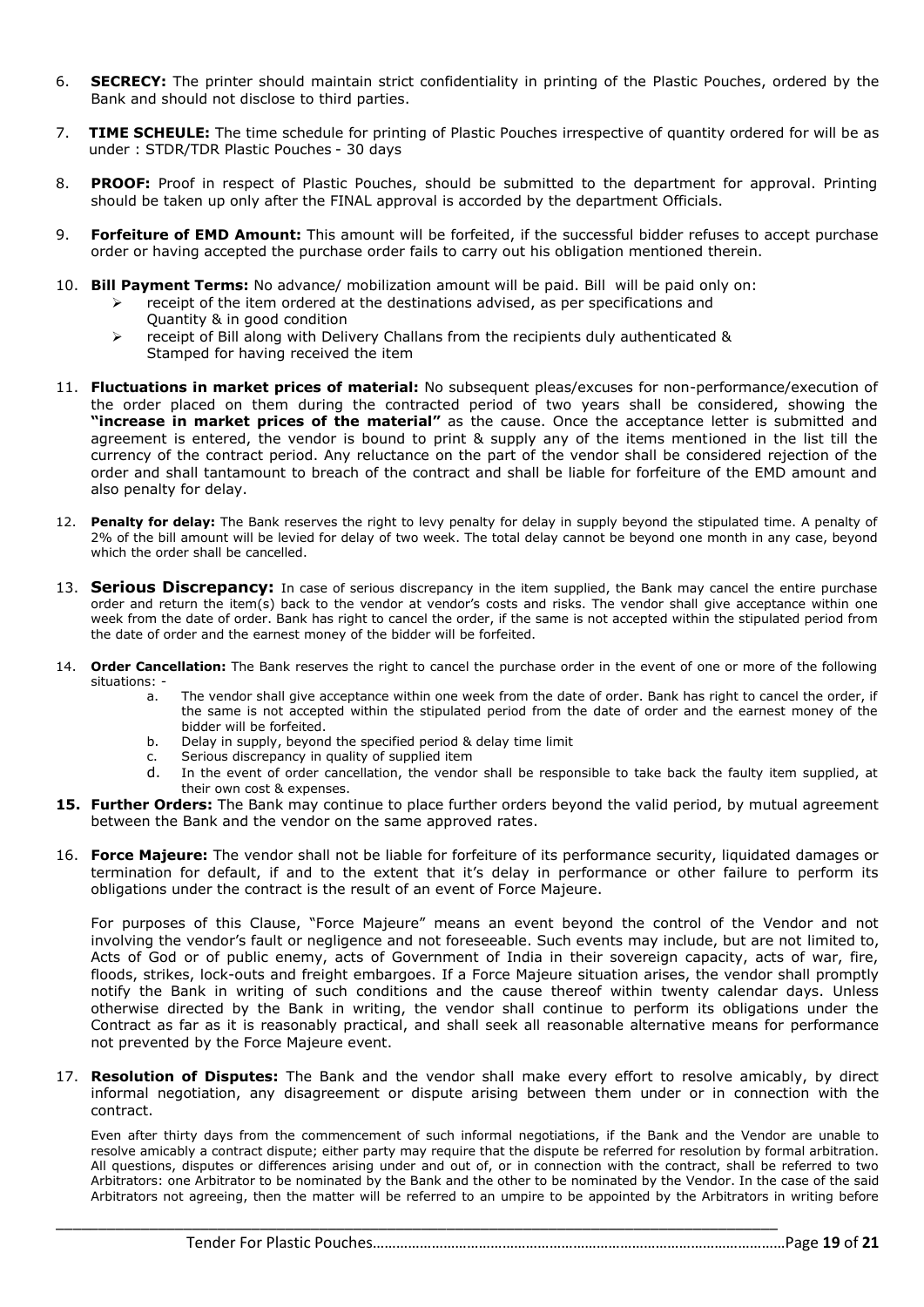proceeding with the reference. The award of the Arbitrators and in the event of their not agreeing, the award of the Umpire appointed by them shall be final and binding on the parties. The Arbitration and Reconciliation Act, 1996 shall apply to the arbitration proceedings and the venue & jurisdiction of the arbitration shall be WARANGAL.

- 18. The printer agrees to abide by the terms and conditions issued by the Bank from time to time at the time of entrustment of works
- 19. Notices : The address for service of all notices on the parties of MOU is as under:

| <b>Address of the Printer</b> | <b>Address of the Bank</b>                                          |
|-------------------------------|---------------------------------------------------------------------|
|                               | ANDHRA PRADESH GRAMEENA VIKAS BANK,<br><b>HEAD OFFICE: Warangal</b> |
|                               | D.No: 2-5-8/1, RAMNAGAR                                             |
|                               | HANUMKONDA -- 506 001                                               |
|                               | District: WARANGAL                                                  |
|                               | State: Telangana                                                    |
|                               | PH: 0870 - 2577766, 9491035491,                                     |
|                               | 9440663873, 8331019299                                              |

20. **Non-Exclusivity clause:** This agreement between the parties is on a non-exclusive basis and either party hereto may enter into similar agreement(s) with other parties/Banks, as the case may be.

Signed on this day \_\_\_\_\_\_\_ the \_\_\_\_\_\_\_\_\_\_\_\_\_\_\_\_\_\_\_\_\_\_ 2020 at \_\_\_\_\_\_\_\_\_\_\_\_\_\_\_\_\_\_\_\_\_\_\_\_\_\_(Place)

 $\Box$ 

For M/s \_\_\_\_\_\_\_\_\_\_\_\_\_\_\_\_\_\_\_\_\_\_\_\_\_\_ For Andhra Pradesh Grameena Vikas Bank

Stamp & Seal Proprietor's Signature Signature Signature of Designated Official & Seal

(Name ……………………………………………………) (Name…………………………………………………………)